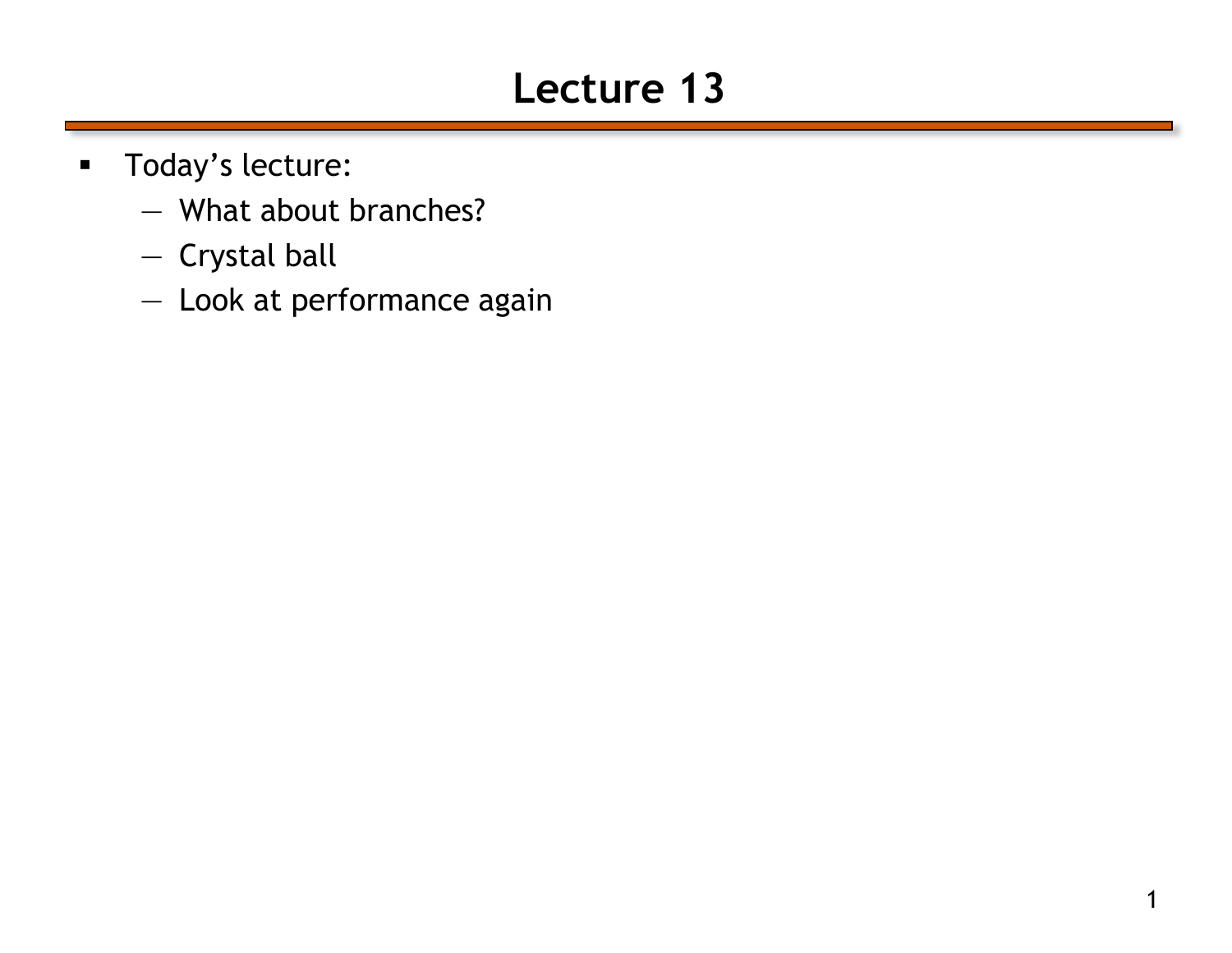## **Adding hazard detection to the CPU**

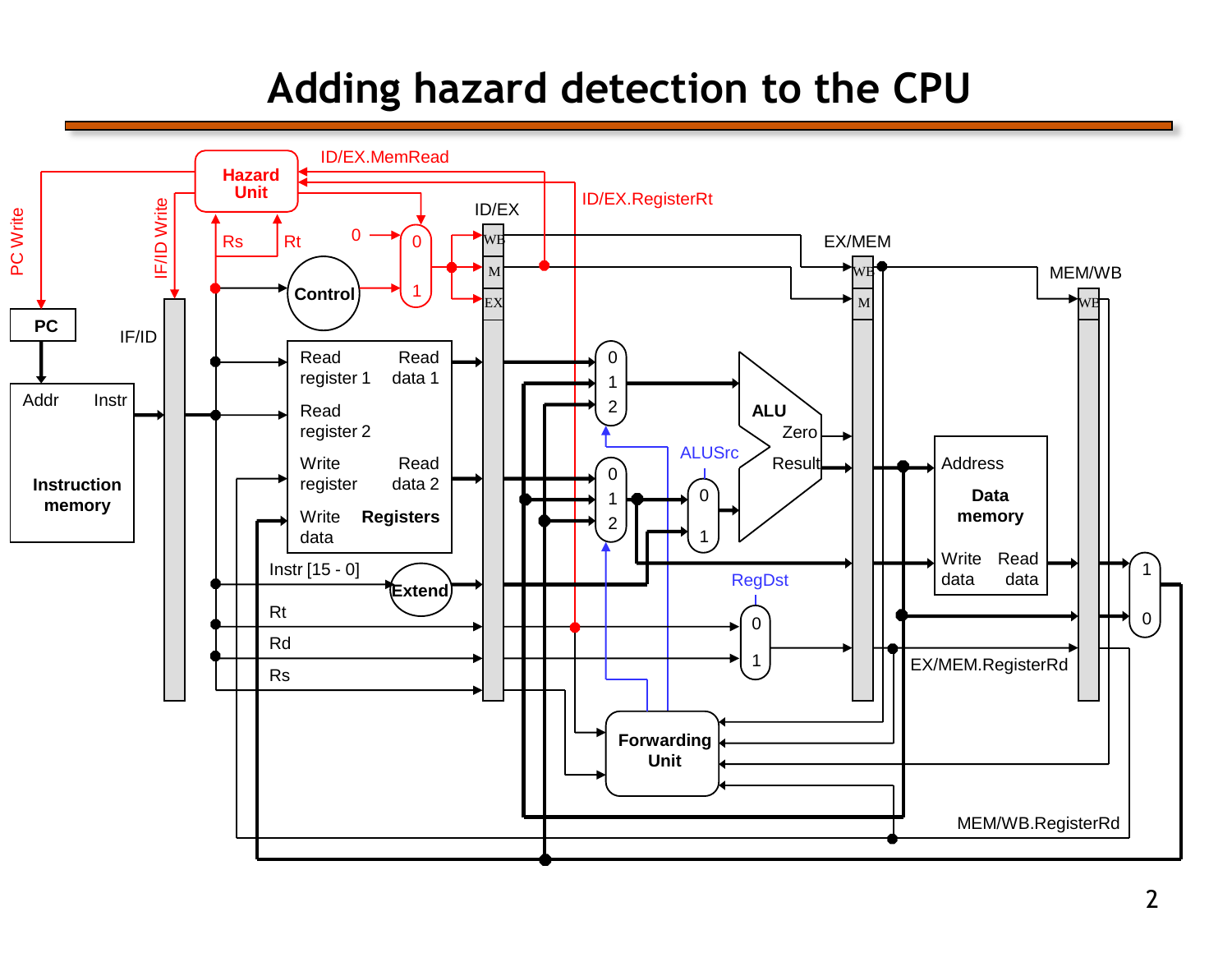## **The hazard detection unit**

- **The hazard detection unit's inputs are as follows.** 
	- IF/ID.RegisterRs and IF/ID.RegisterRt, the source registers for the current instruction.
	- ID/EX.MemRead and ID/EX.RegisterRt, to determine if the previous instruction is LW and, if so, which register it will write to.
- By inspecting these values, the detection unit generates three outputs.
	- Two new control signals PCWrite and IF/ID Write, which determine whether the pipeline stalls or continues.
	- A mux select for a new multiplexer, which forces control signals for the current EX and future MEM/WB stages to 0 in case of a stall.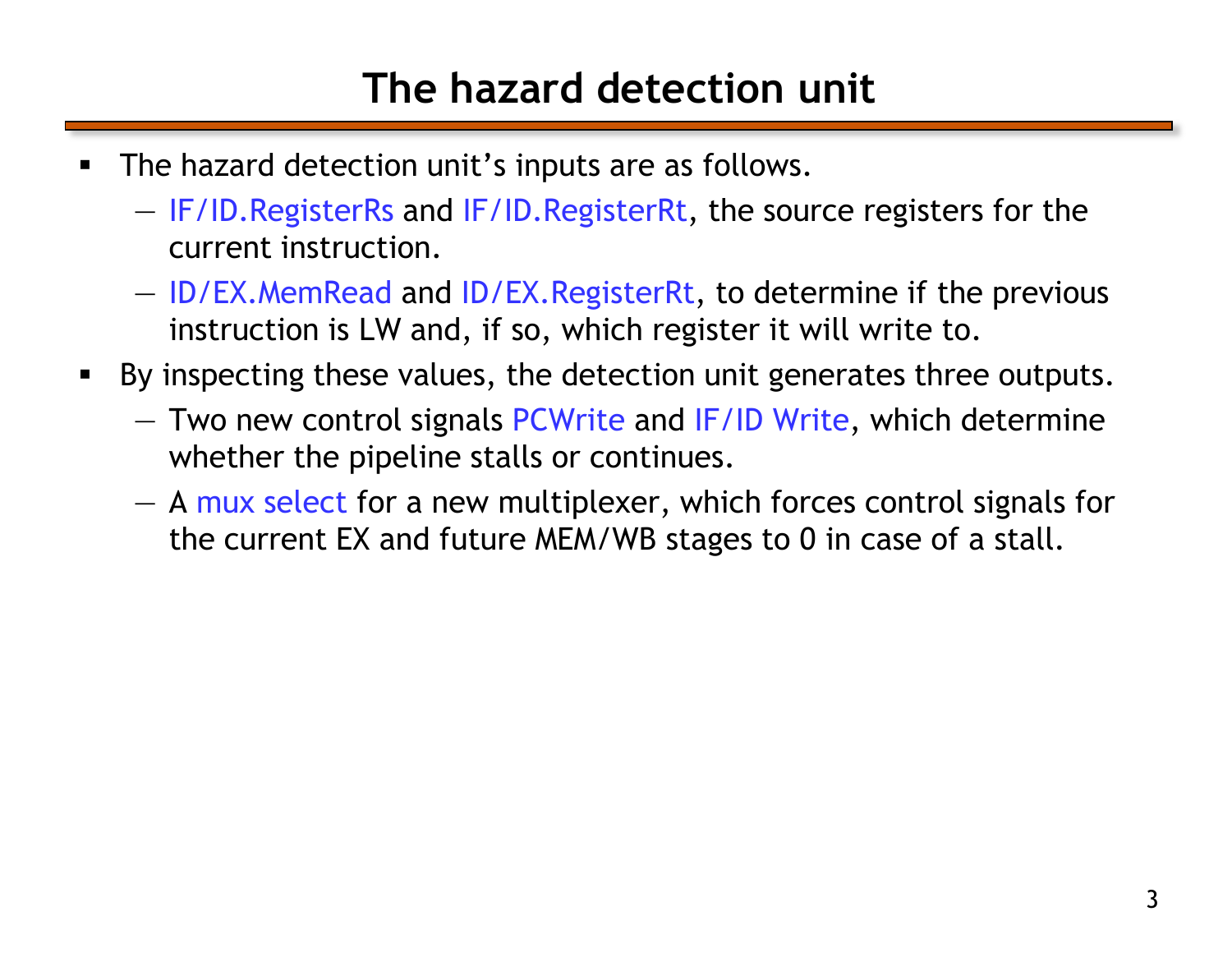## **Generalizing Forwarding/Stalling**

 What if data memory access was so slow, we wanted to pipeline it over 2 cycles?



- How many bypass inputs would the muxes in EXE have?
- Which instructions in the following require stalling and/or bypassing?

| <u>lw</u> | r13, 0(r11)  |
|-----------|--------------|
| add       | r7, r8, r9   |
| add       | r15, r7, r13 |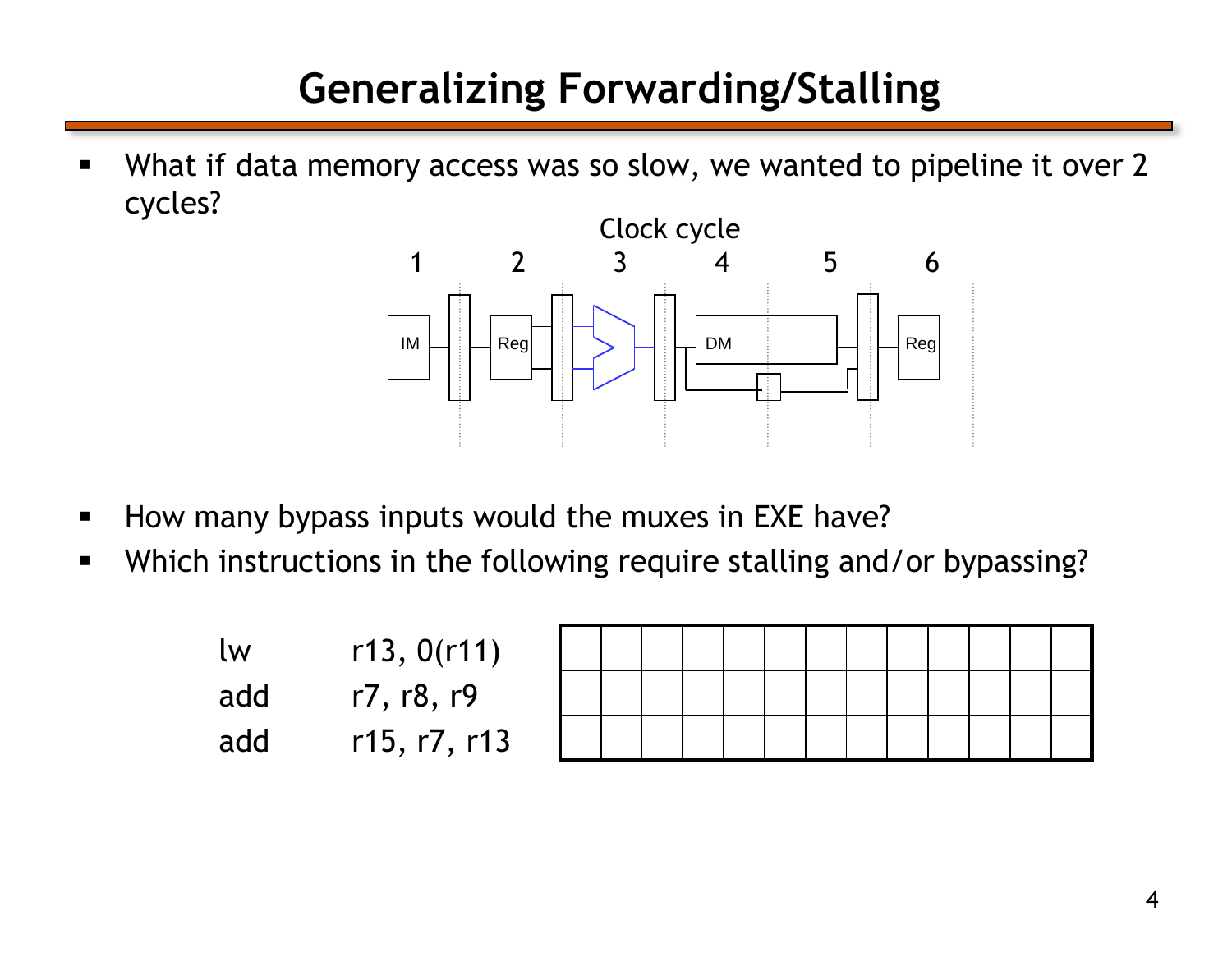### **Branches in the original pipelined datapath**

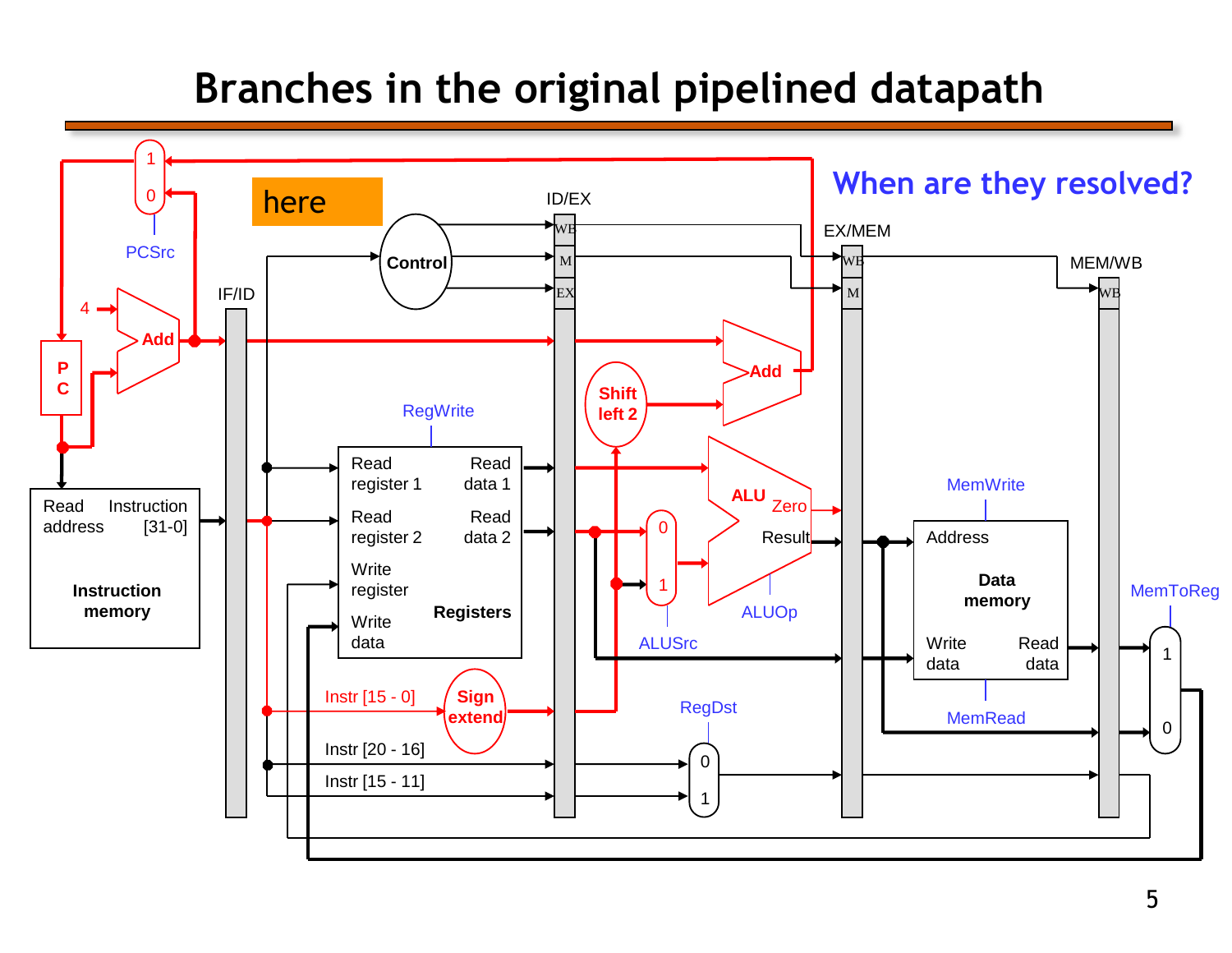## **Branches**

- **Most of the work for a branch computation is done in the EX stage.** 
	- The branch target address is computed.
	- The source registers are compared by the ALU, and the Zero flag is set or cleared accordingly.
- Thus, the branch decision cannot be made until the end of the EX stage.
	- But we need to know which instruction to fetch next, in order to keep the pipeline running!
	- This leads to what's called a control hazard.

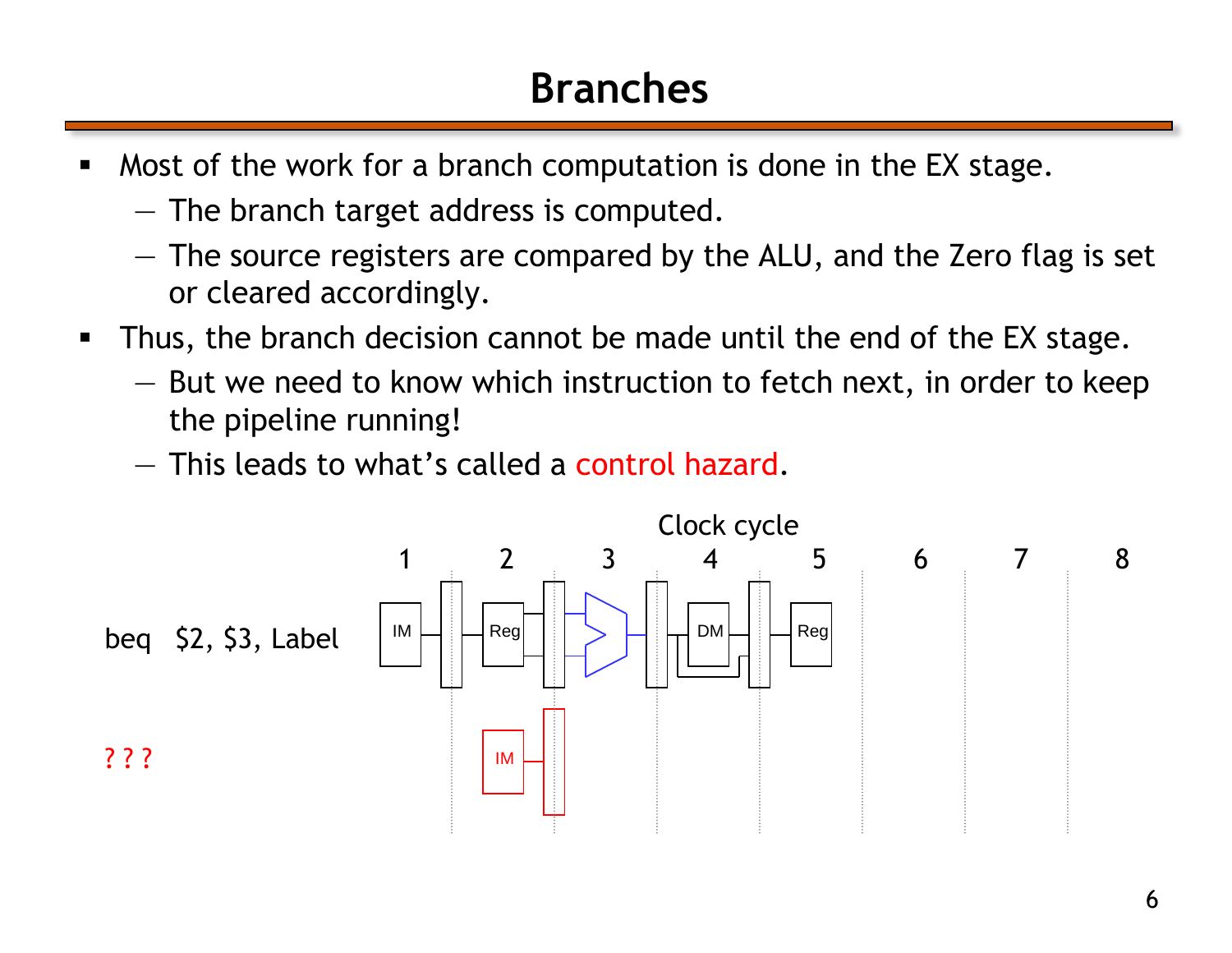**Again, stalling is always one possible solution.** 



Here we just stall until cycle 4, after we do make the branch decision.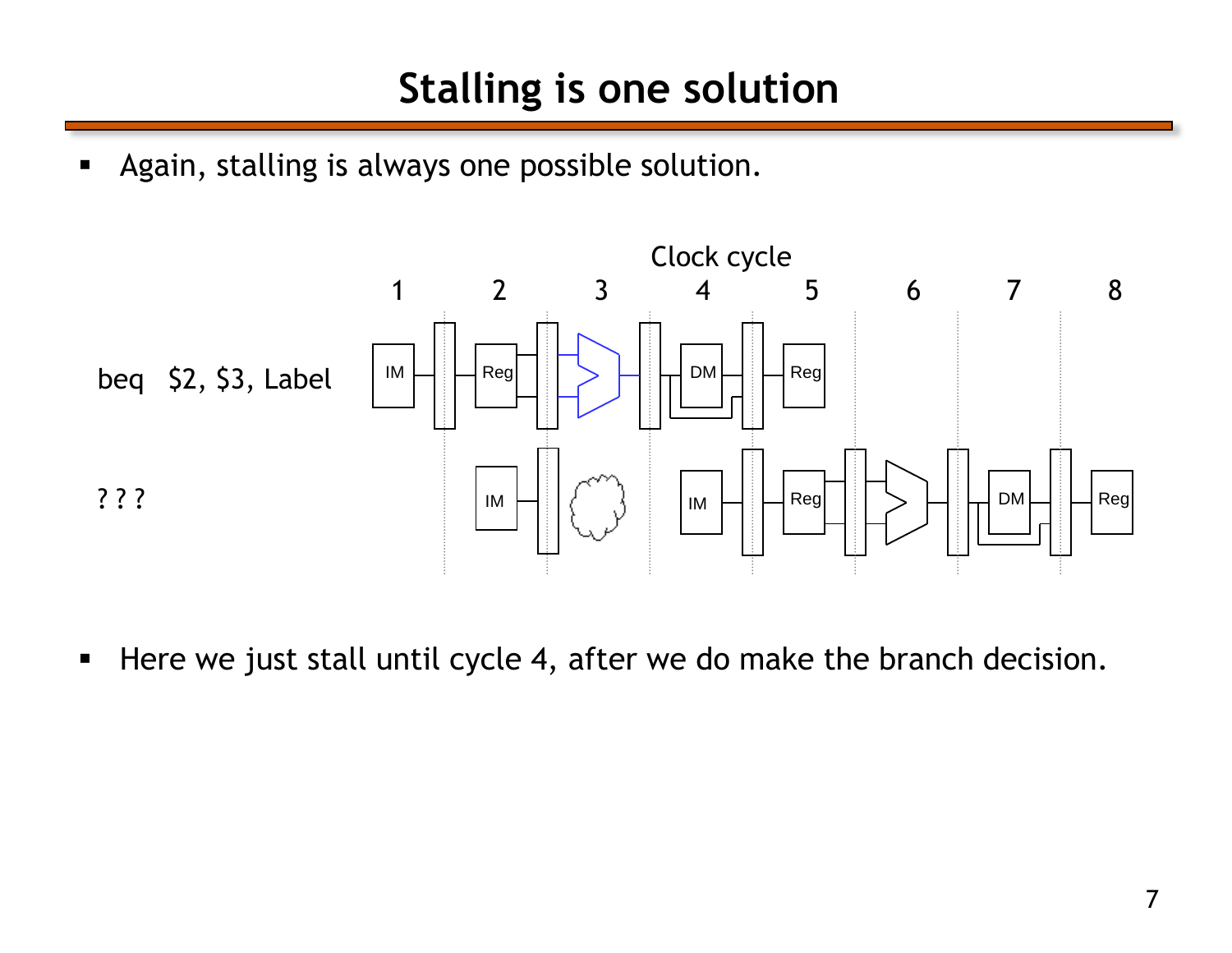### **Branch prediction**

- Another approach is to *guess* whether or not the branch is taken.
	- In terms of hardware, it's easier to assume the branch is *not* taken.
	- This way we just increment the PC and continue execution, as for normal instructions.
- If we're correct, then there is no problem and the pipeline keeps going at full speed.

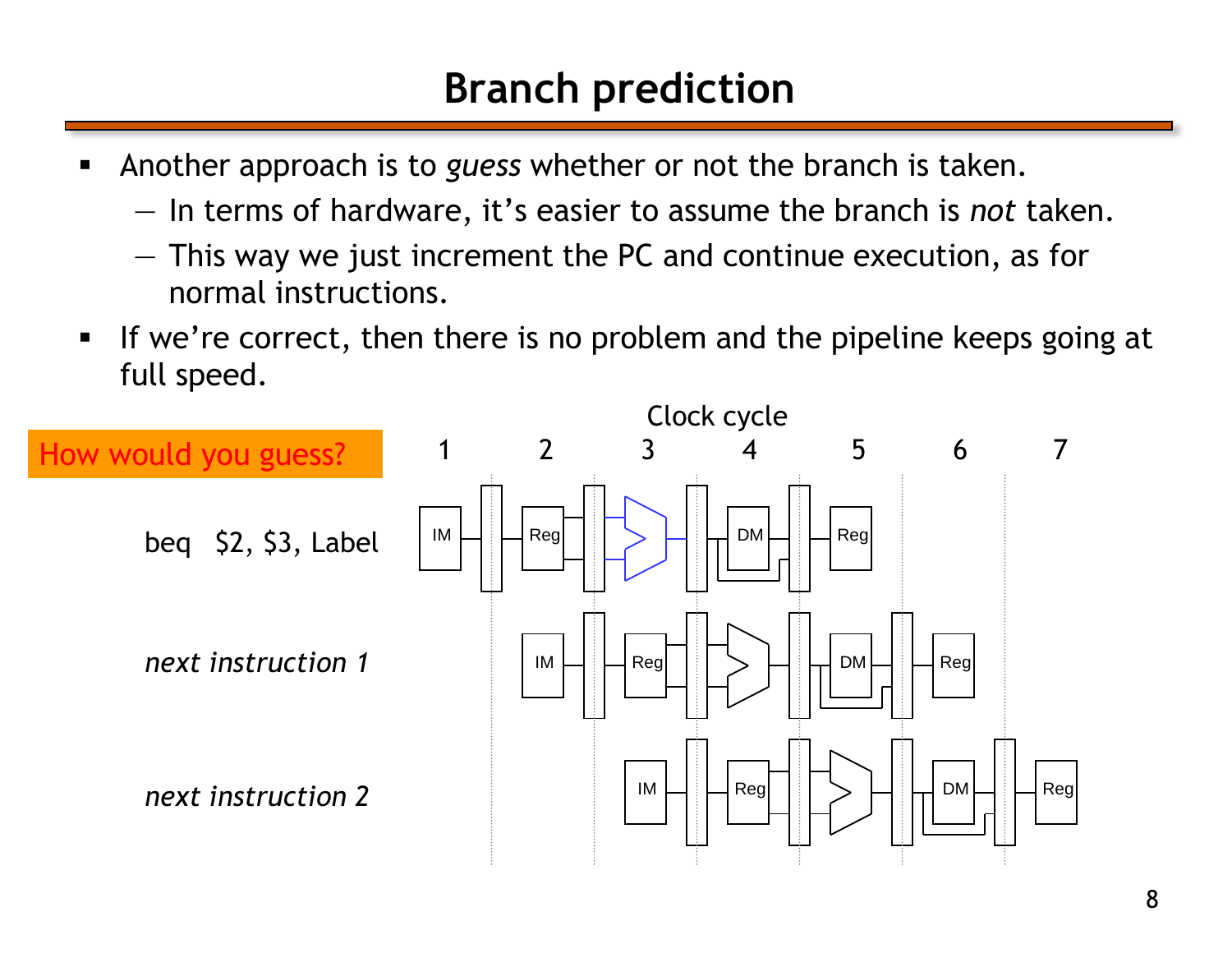## **Branch misprediction**

If our guess is wrong, then we would have already started executing two instructions incorrectly. We'll have to discard, or flush, those instructions and begin executing the right ones from the branch target address, Label.

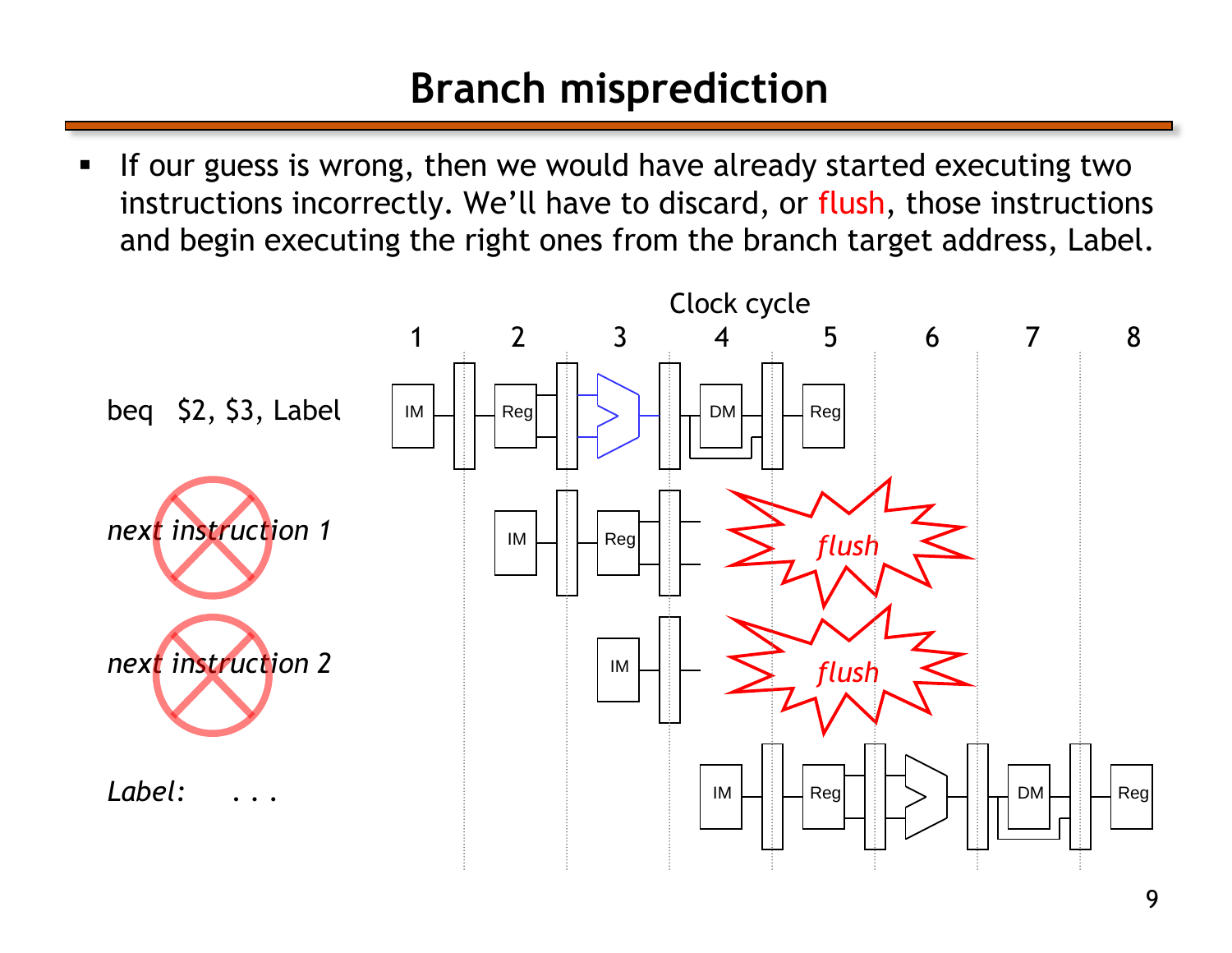## **Performance gains and losses**

- Overall, branch prediction is worth it.
	- Mispredicting a branch means that two clock cycles are wasted.
	- But if our predictions are even just occasionally correct, then this is preferable to stalling and wasting two cycles for *every* branch.
- **All modern CPUs use branch prediction.** 
	- Accurate predictions are important for optimal performance.
	- Most CPUs predict branches dynamically—statistics are kept at run-time to determine the likelihood of a branch being taken.
- **The pipeline structure also has a big impact on branch prediction.** 
	- A longer pipeline may require more instructions to be flushed for a misprediction, resulting in more wasted time and lower performance.
	- We must also be careful that instructions do not modify registers or memory before they get flushed.

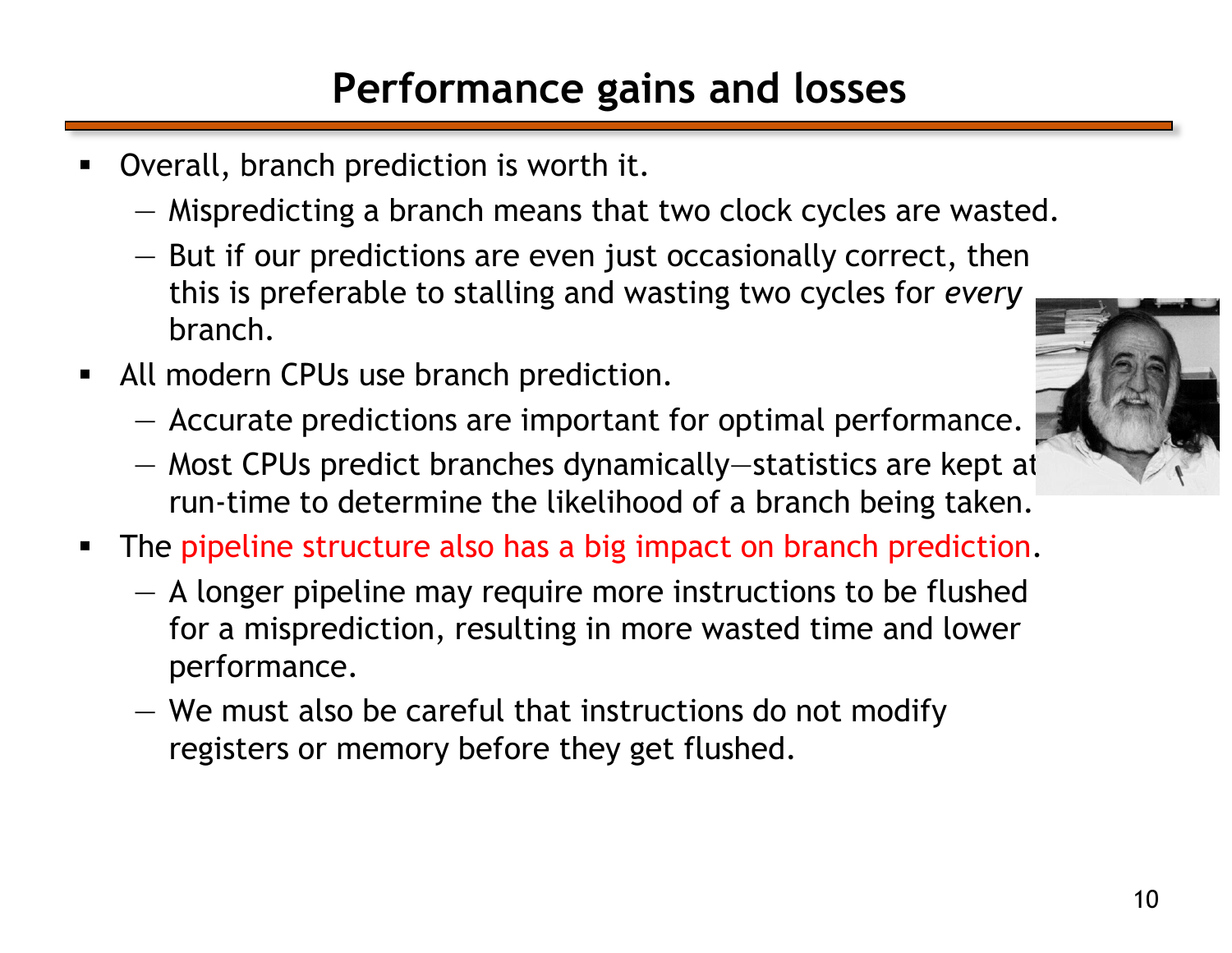#### **Implementing branches**

- We can actually decide the branch a little earlier, in ID instead of EX.
	- Our sample instruction set has only a BEQ.
	- We can add a small comparison circuit to the ID stage, after the source registers are read.
- **Then we would only need to flush one instruction on a misprediction.**

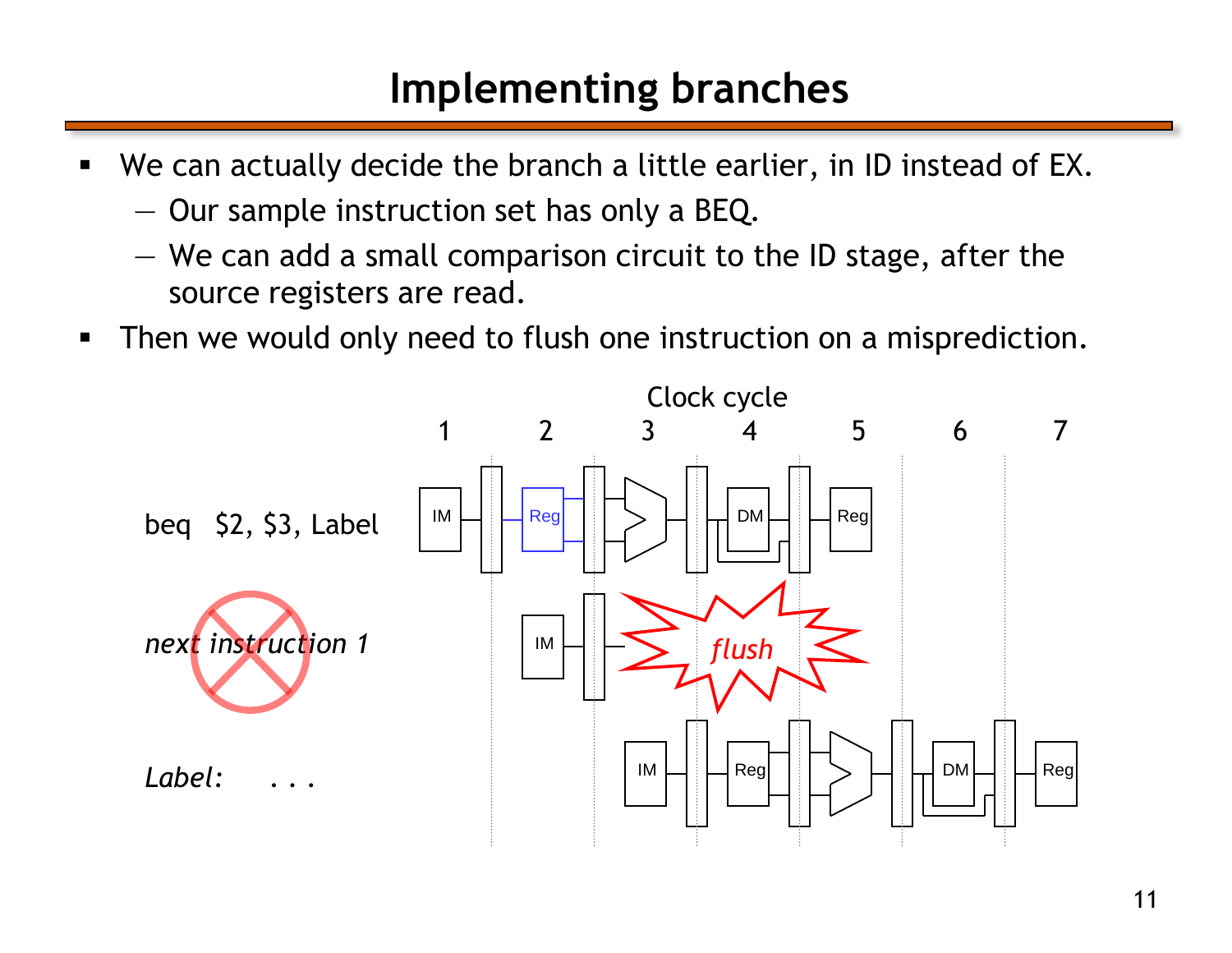## **Implementing flushes**

- We must flush one instruction (in its IF stage) if the previous instruction is BEQ and its two source registers are equal.
- We can flush an instruction from the IF stage by replacing it in the IF/ID pipeline register with a harmless nop instruction.
	- $-$  MIPS uses sll \$0, \$0, 0 as the nop instruction.
	- This happens to have a binary encoding of all 0s: 0000 .... 0000.
- Flushing introduces a bubble into the pipeline, which represents the onecycle delay in taking the branch.
- The IF. Flush control signal shown on the next page implements this idea, but no details are shown in the diagram.

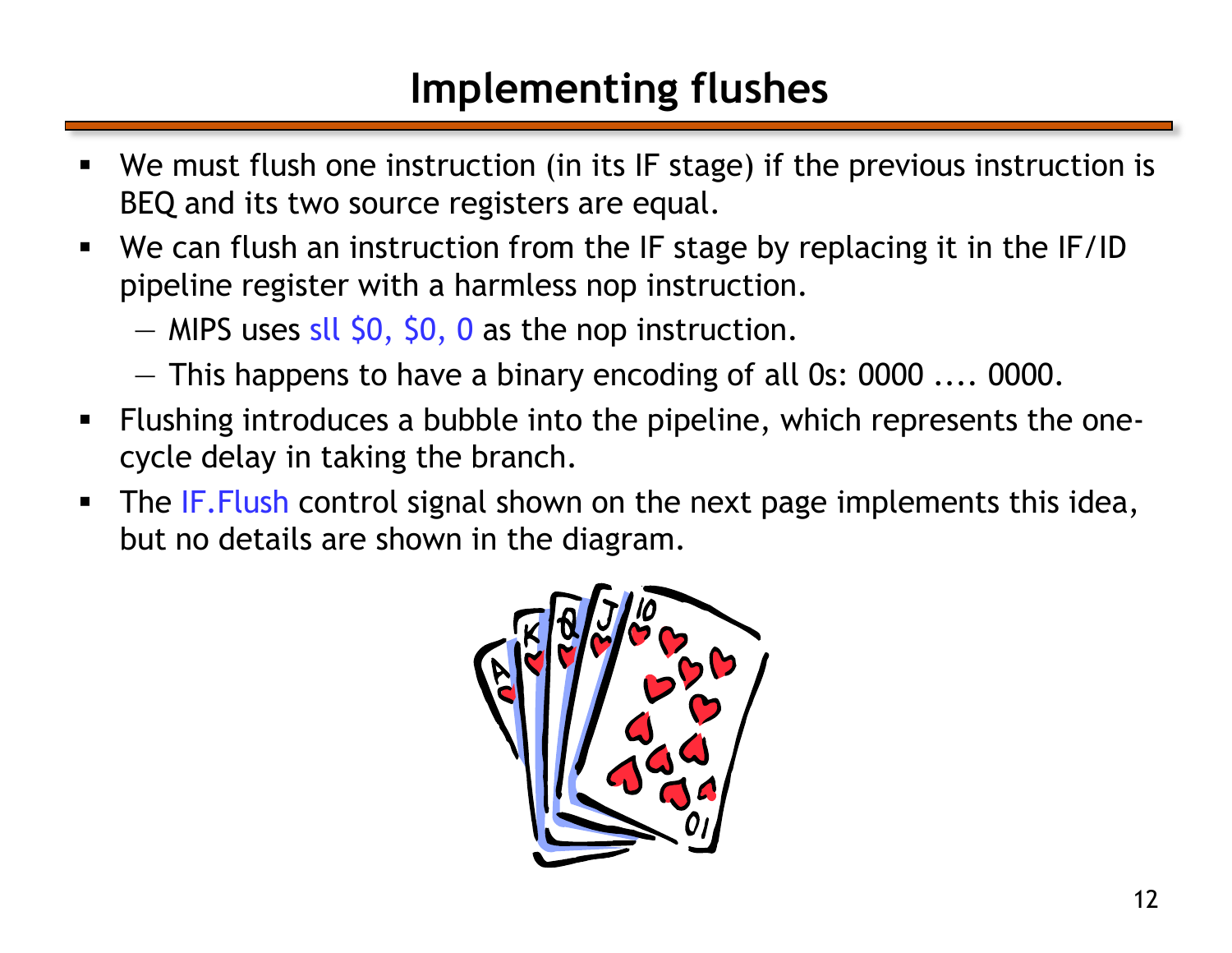## **Branching** *without* **forwarding and load stalls**

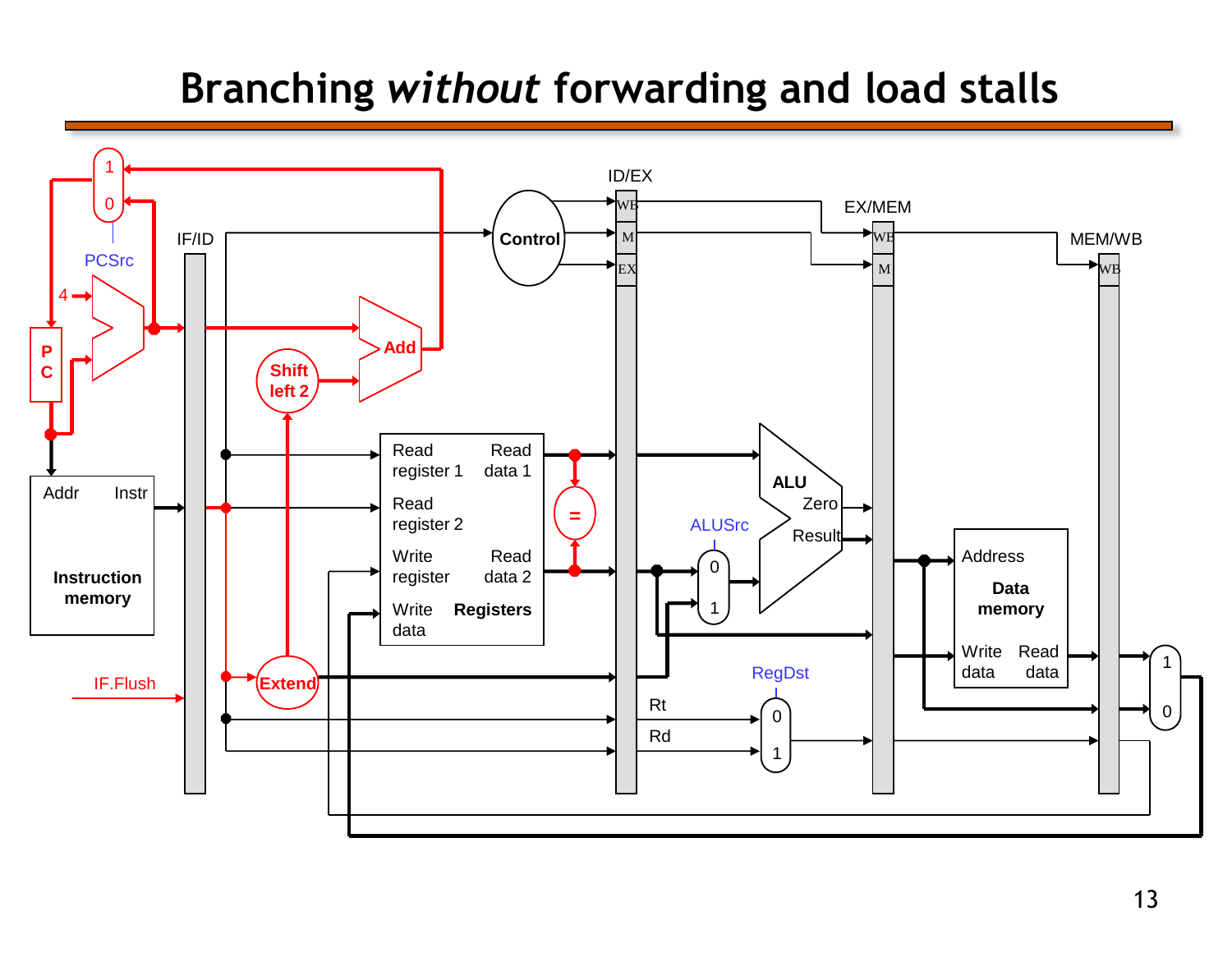## **Timing**

**If no prediction:** 

Assuming extra comparison.

- IF ID EX MEM WB
	- IF IF ID EX MEM WB --- lost 1 cycle

#### **If prediction:**

- If Correct
	- IF ID EX MEM WB
		- IF ID EX MEM WB -- no cycle lost
- If Misprediction:
	- IF ID EX MEM WB
		- IF0 IF1 ID EX MEM WB --- 1 cycle lost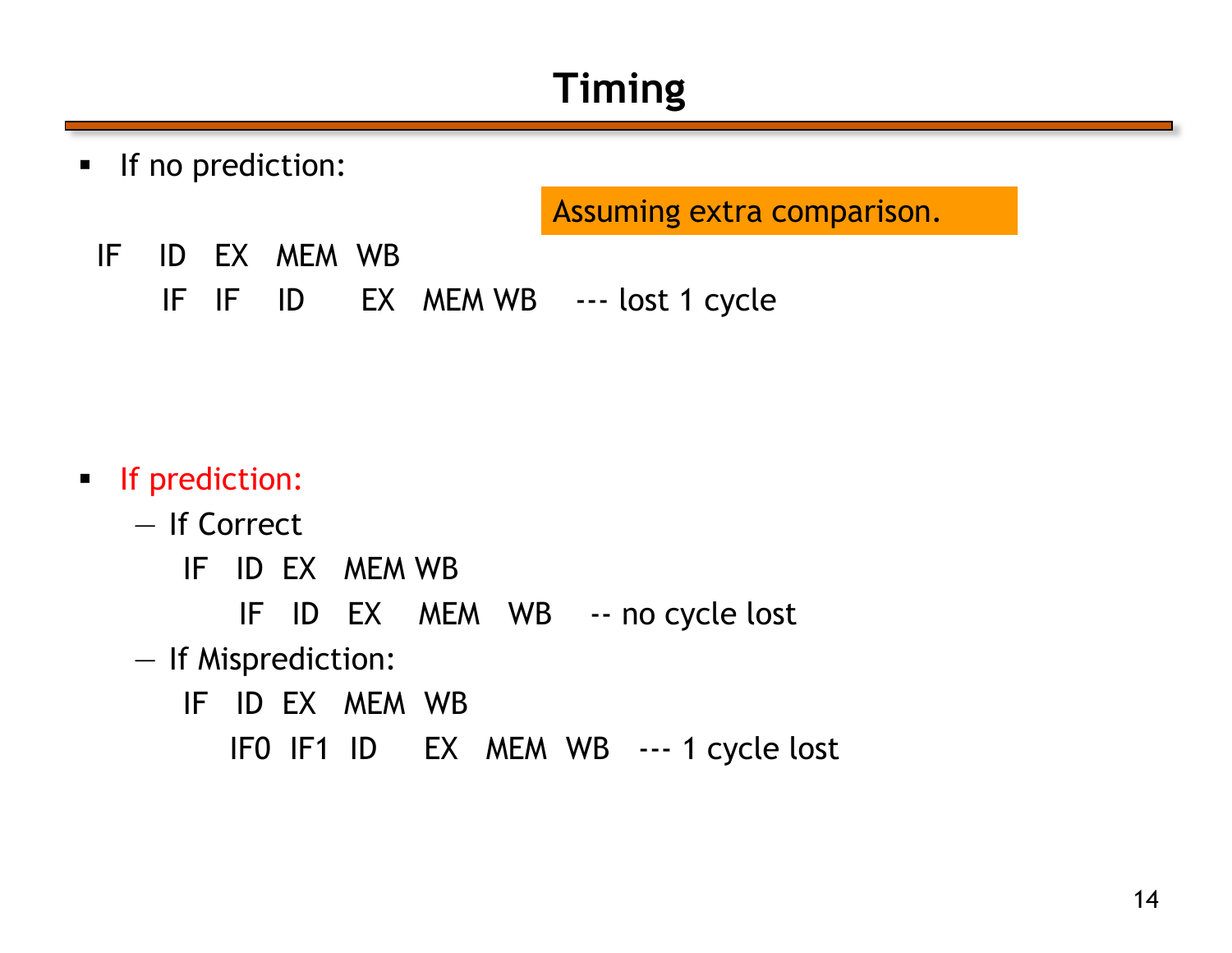## **Summary of Pipeline Hazards**

- **Three kinds of hazards conspire to make pipelining difficult.**
- **Structural hazards result from not having enough hardware available to** execute multiple instructions simultaneously.
	- These are avoided by adding more functional units (e.g., more adders or memories) or by redesigning the pipeline stages.
- **Data hazards can occur when instructions need to access registers that** haven't been updated yet.
	- Hazards from R-type instructions can be avoided with forwarding.
	- Loads can result in a "true" hazard, which must stall the pipeline.
- Control hazards arise when the CPU cannot determine which instruction to fetch next.
	- We can minimize delays by doing branch tests earlier in the pipeline.
	- We can also take a chance and predict the branch direction, to make the most of a bad situation.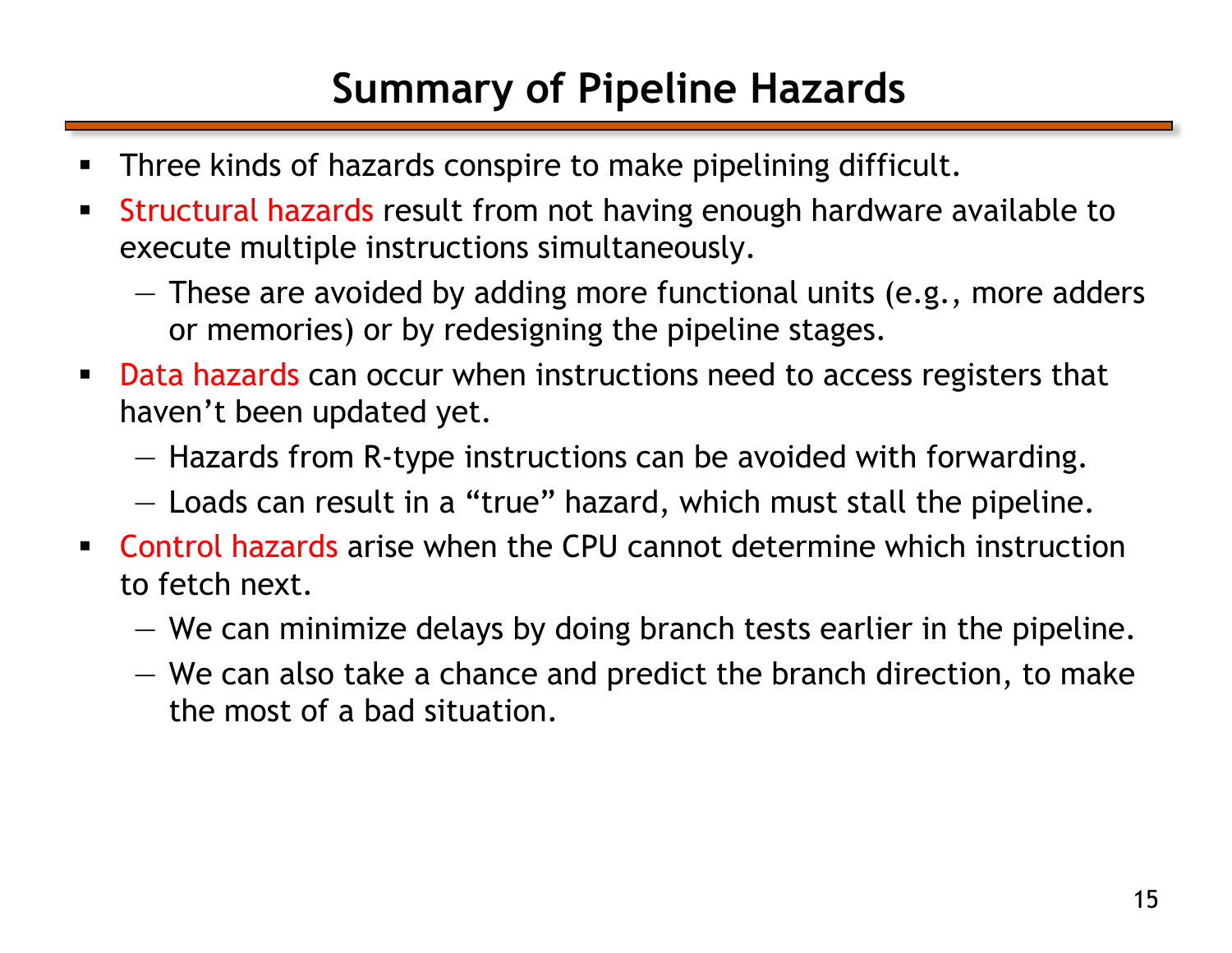#### **Performance**



- **Now we'll discuss issues related to performance:** 
	- Latency/Response Time/Execution Time vs. Throughput
	- How do you make a reasonable performance comparison?
	- The 3 components of CPU performance
	- The 2 laws of performance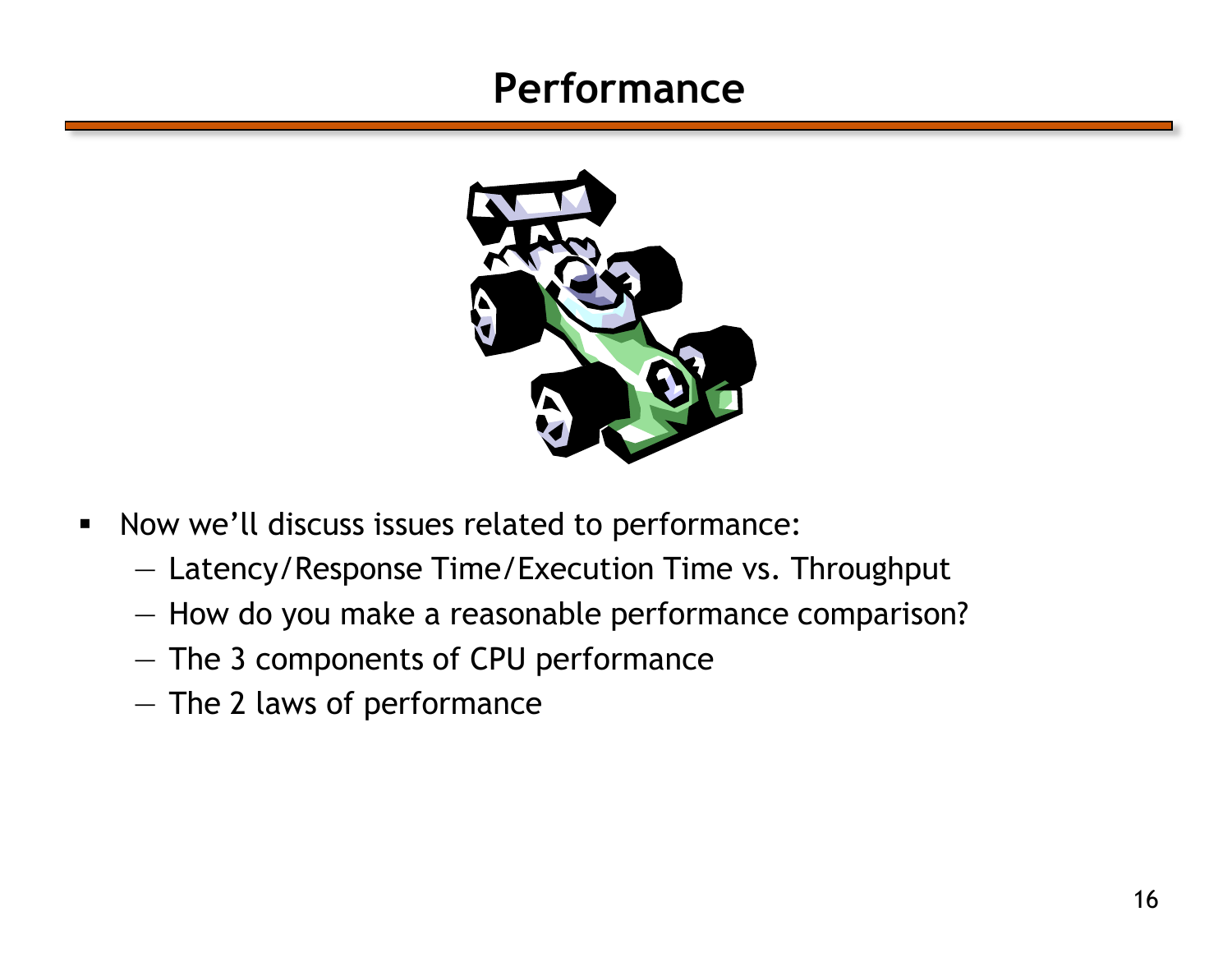## **Why know about performance**

- **Purchasing Perspective:** 
	- Given a collection of machines, which has the
		- Best Performance?
		- Lowest Price?
		- Best Performance/Price?
- **Design Perspective:** 
	- Faced with design options, which has the
		- Best Performance Improvement?
		- Lowest Cost?
		- Best Performance/Cost ?
- **Both require** 
	- Basis for comparison
	- Metric for evaluation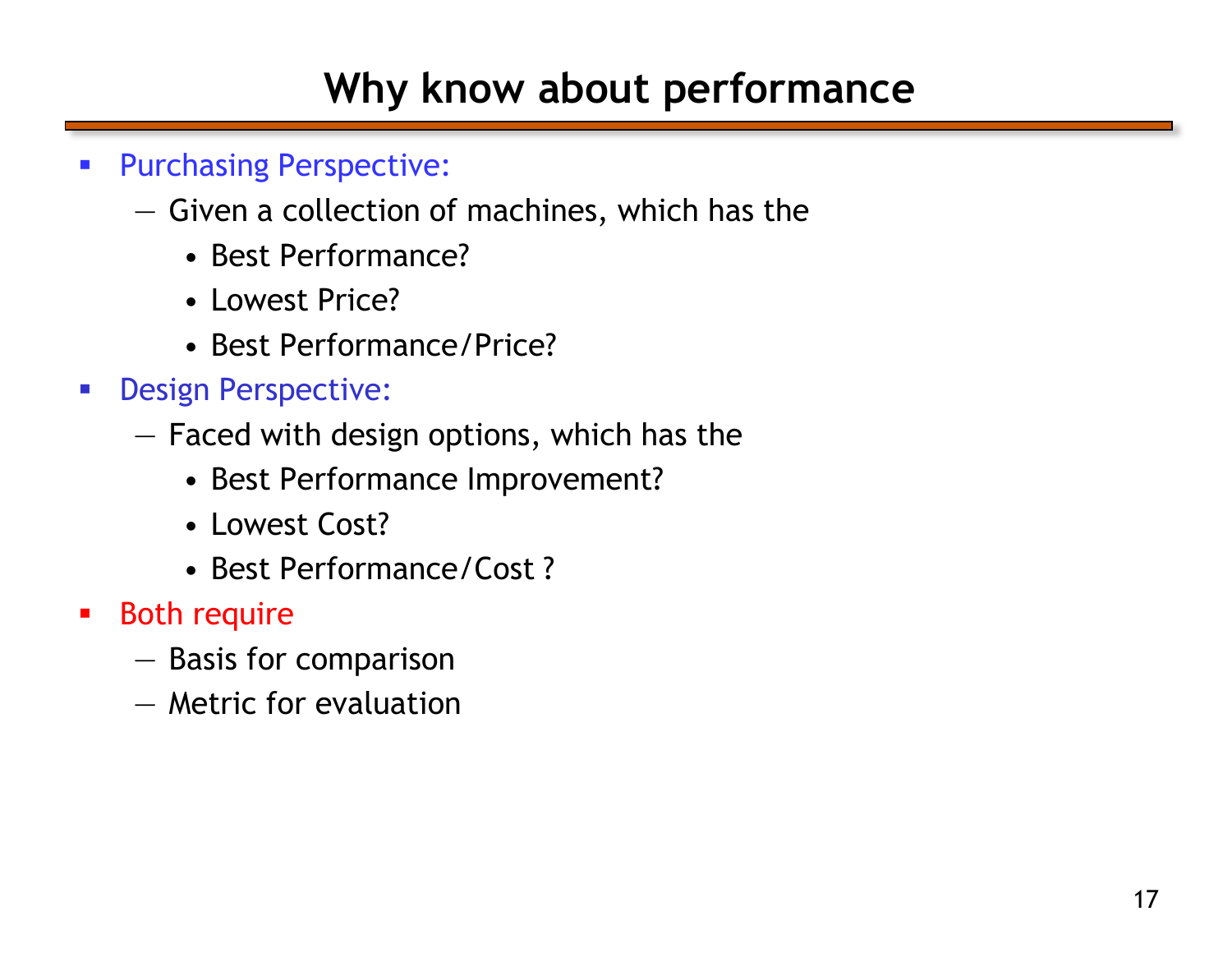## **Many possible definitions of performance**

 Every computer vendor will select one that makes them look good. How do you make sense of conflicting claims?



Introducing the 2.20 GHz Pentium<sup>®</sup>4 Processor

Built with Intel's 0.13 micron technology, the new 2.20 GHz Pentium® 4 processor delivers significant performance gains.

|                            | 72% faster |
|----------------------------|------------|
| Power Mac G4<br>Dual 1 GHz |            |
|                            | 51% faster |
| Power Mac G4<br>933 MHz    |            |
|                            | 26% faster |
| Power Mac G4<br>800 MHz    |            |
| Intel Pentium 4            |            |



**Q:** *Why do end users need a new performance metric?* **A:** End users who rely only on megahertz as an indicator for performance do not have a complete picture of PC processor performance and may pay the price of missed expectations.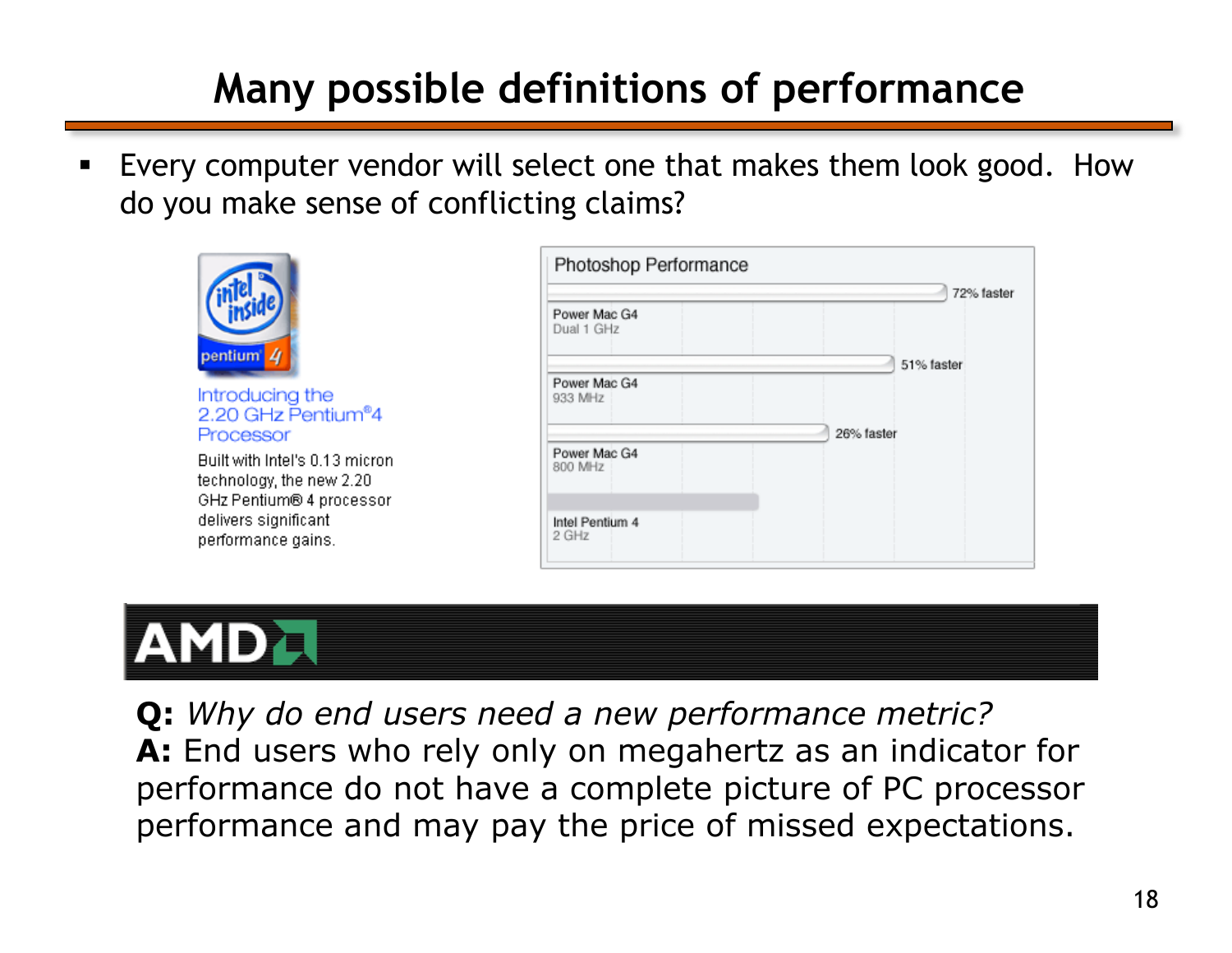#### **Two notions of performance**

| Plane    | DC to Paris | Speed    |     | Passengers   Throughput<br>(pmph) |
|----------|-------------|----------|-----|-----------------------------------|
| 747      | 6.5 hours   | 610 mph  | 470 | 286,700                           |
| Concorde | 13 hours    | 1350 mph | 132 | 178,200                           |

- **Which has higher performance?** 
	- Depends on the metric
		- Time to do the task (Execution Time, Latency, Response Time)
		- Tasks per unit time (Throughput, Bandwidth)
	- Response time and throughput are often in opposition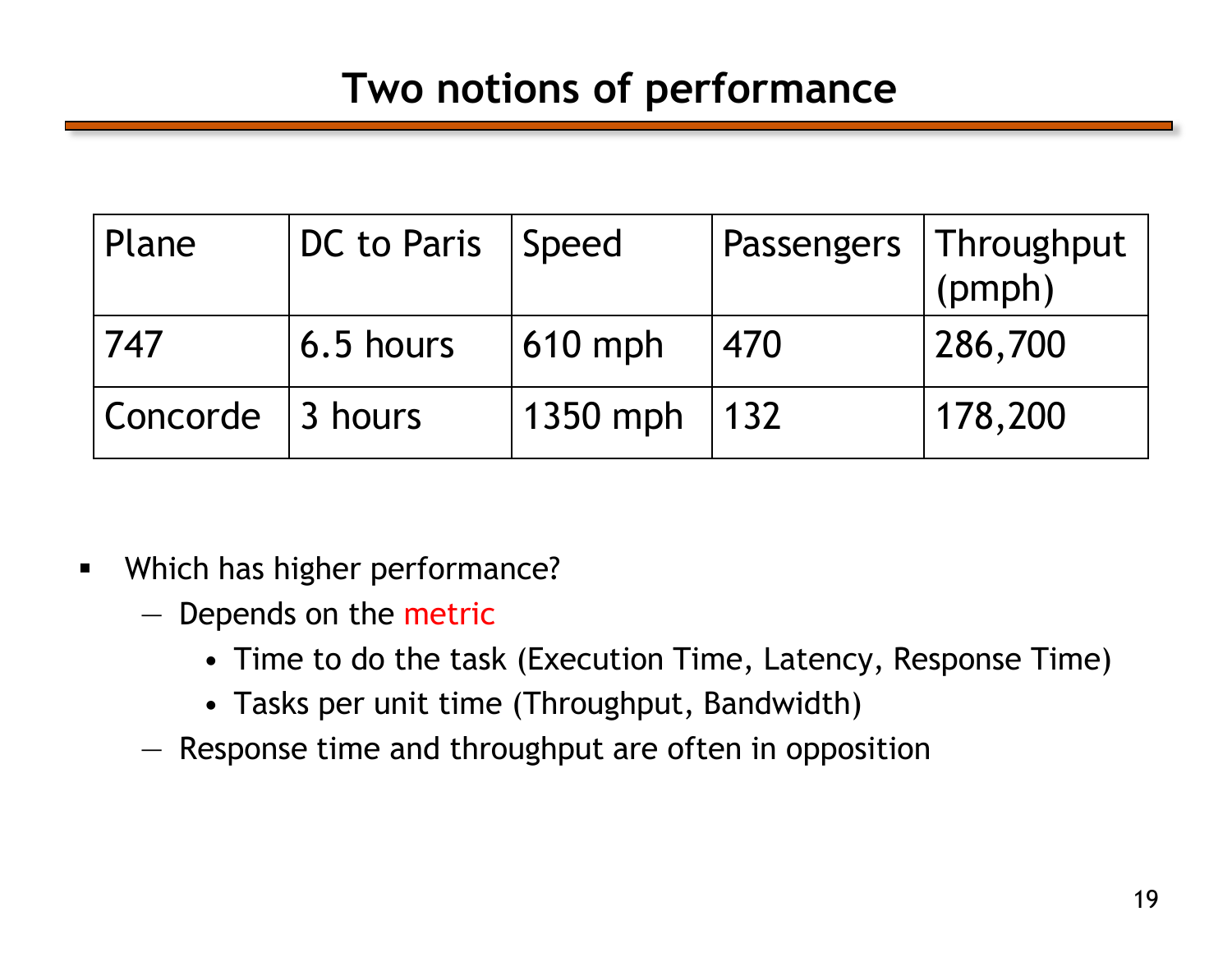#### **Some Definitions**

- **Performance is in units of things/unit time** 
	- E.g., Hamburgers/hour
	- Bigger is better
- **If we are primarily concerned with response time** 
	- $-$  Performance(x) =  $\sqrt{ }$ execution\_time(x)
- **Relative performance: "X is N times faster than Y"**

 $N = Pertormance(X) = execution_time(Y)$ Performance(Y) execution\_time(X)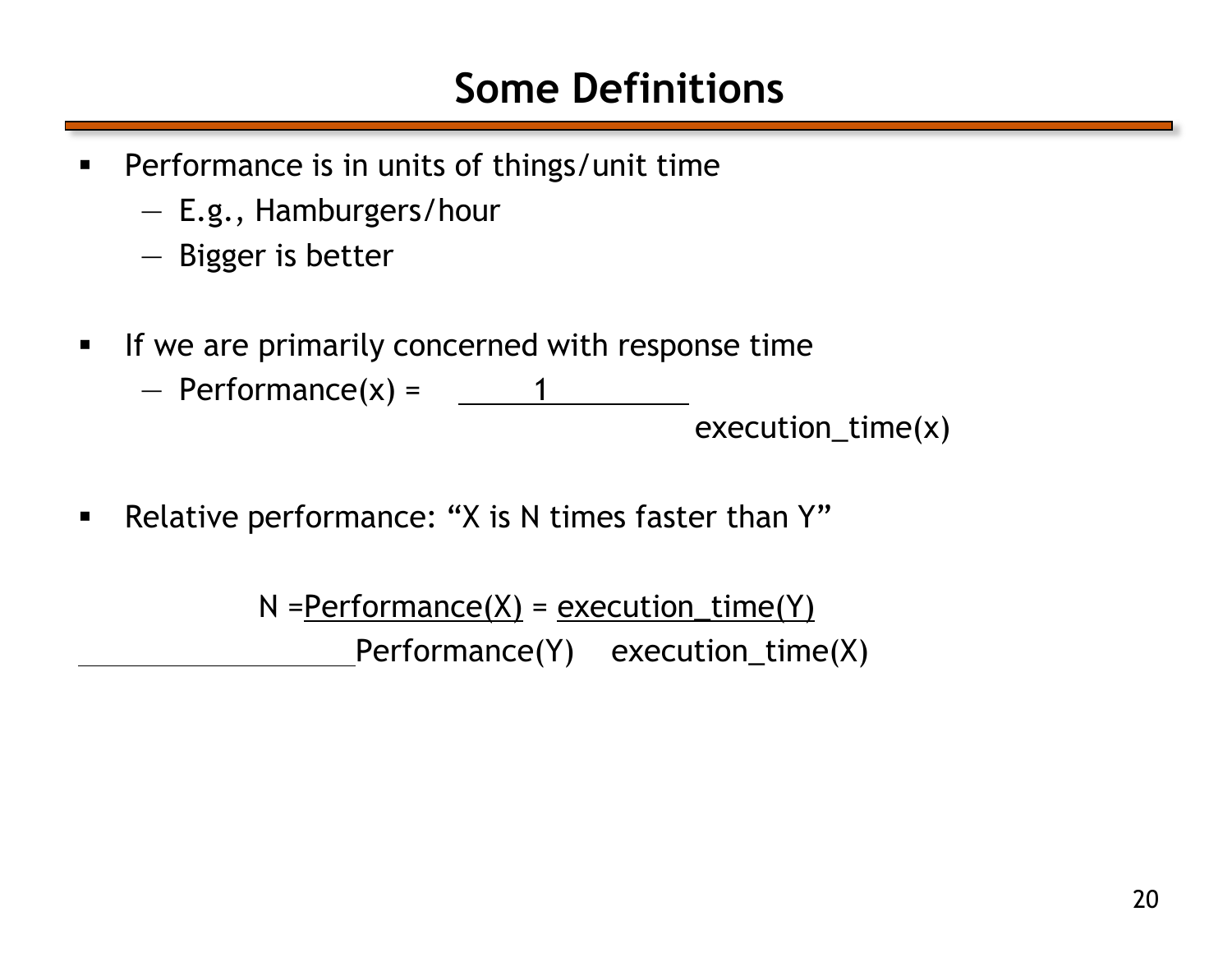#### **Some Examples**

| Plane    | DC to Paris     | Speed    |     | Passengers   Throughput<br>(pmph) |
|----------|-----------------|----------|-----|-----------------------------------|
| 747      | 6.5 hours       | 610 mph  | 470 | 286,700                           |
| Concorde | $\vert$ 3 hours | 1350 mph | 132 | 178,200                           |

**Time of Concorde vs. 747?** 

**Throughput of Concorde vs. 747?**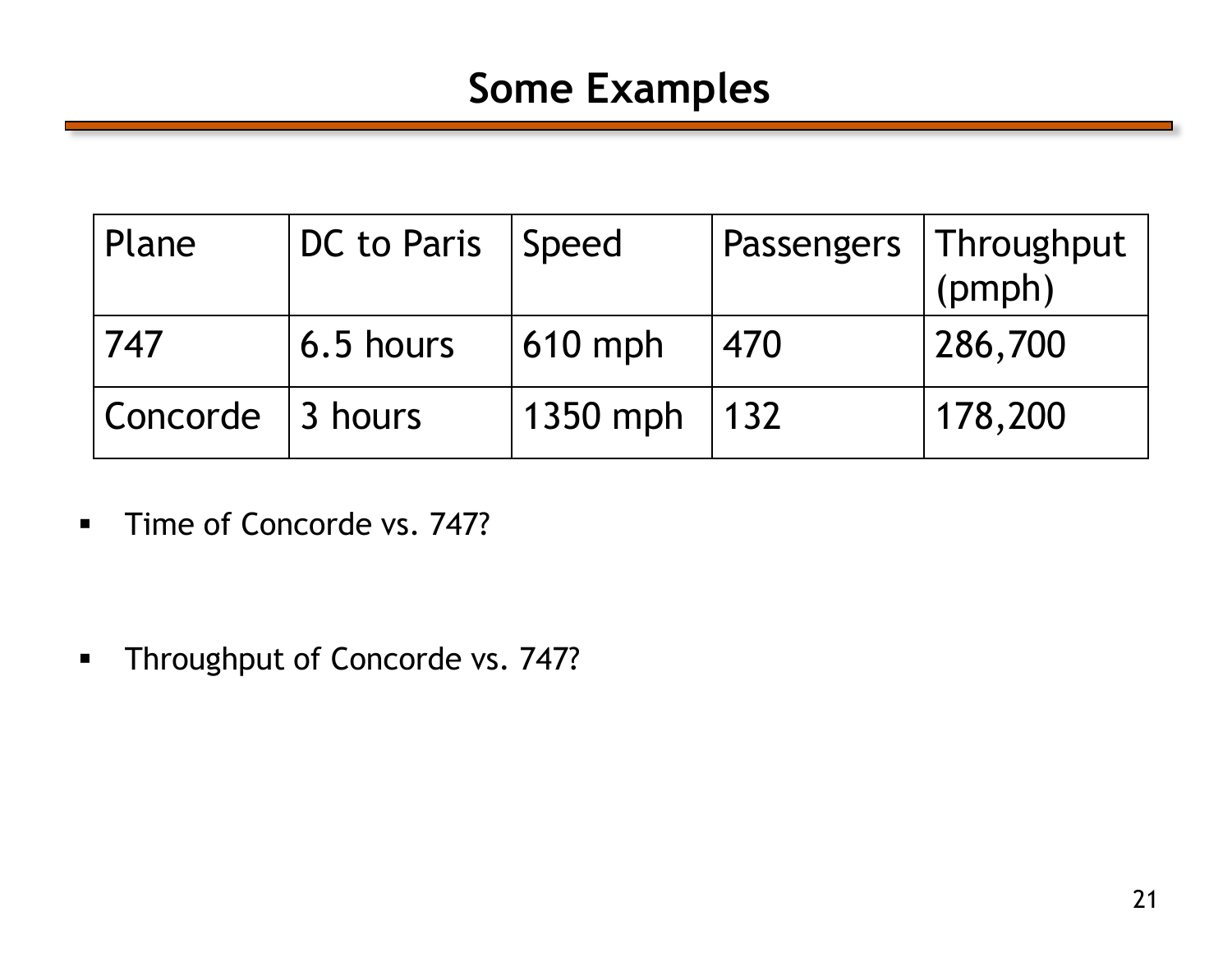### **Basis of Comparison**

- **When comparing systems, need to fix the workload** 
	- Which workload?

| Workload                                                                                       | Pros                                                  | Cons                                                      |
|------------------------------------------------------------------------------------------------|-------------------------------------------------------|-----------------------------------------------------------|
| <b>Actual Target</b><br>Workload                                                               | Representative                                        | Very specific<br>Non-portable<br>Difficult to run/measure |
| <b>Full Application</b><br><b>Benchmarks</b>                                                   | Portable<br>Widely used<br>Realistic                  | Less representative                                       |
| Small "Kernel" or<br>Easy to run<br>"Synthetic"<br>Useful early in design<br><b>Benchmarks</b> |                                                       | Easy to "fool"                                            |
| Microbenchmarks                                                                                | Identify peak capability<br>and potential bottlenecks | Real application performance<br>may be much below peak    |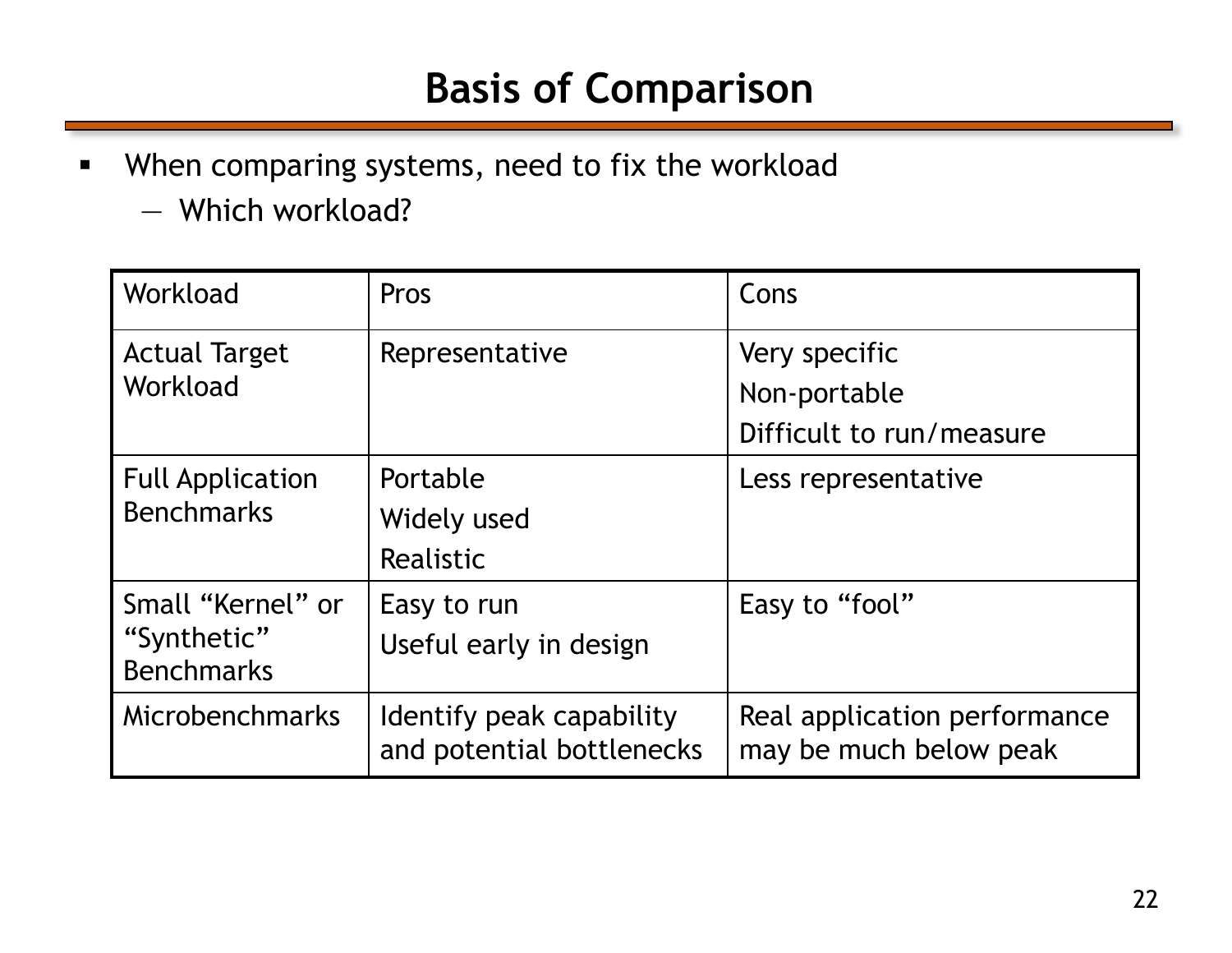## **Benchmarking**

- Some common benchmarks include:
	- [Adobe Photoshop](http://www.adobe.com/products/photoshop/main.html) for image processing
	- [BAPCo SYSmark](http://www.bapco.com/) for office applications
	- [Unreal Tournament 2003](http://www.unrealtournament2003.com/) for 3D games
	- **SPEC2000** for CPU performance

- The best way to see how a system performs for a variety of programs is to just show the execution times of all of the programs.
- Here are execution times for several different Photoshop 5.5 tasks, from

[http://www.tech-report.com](http://www.tech-report.com/)

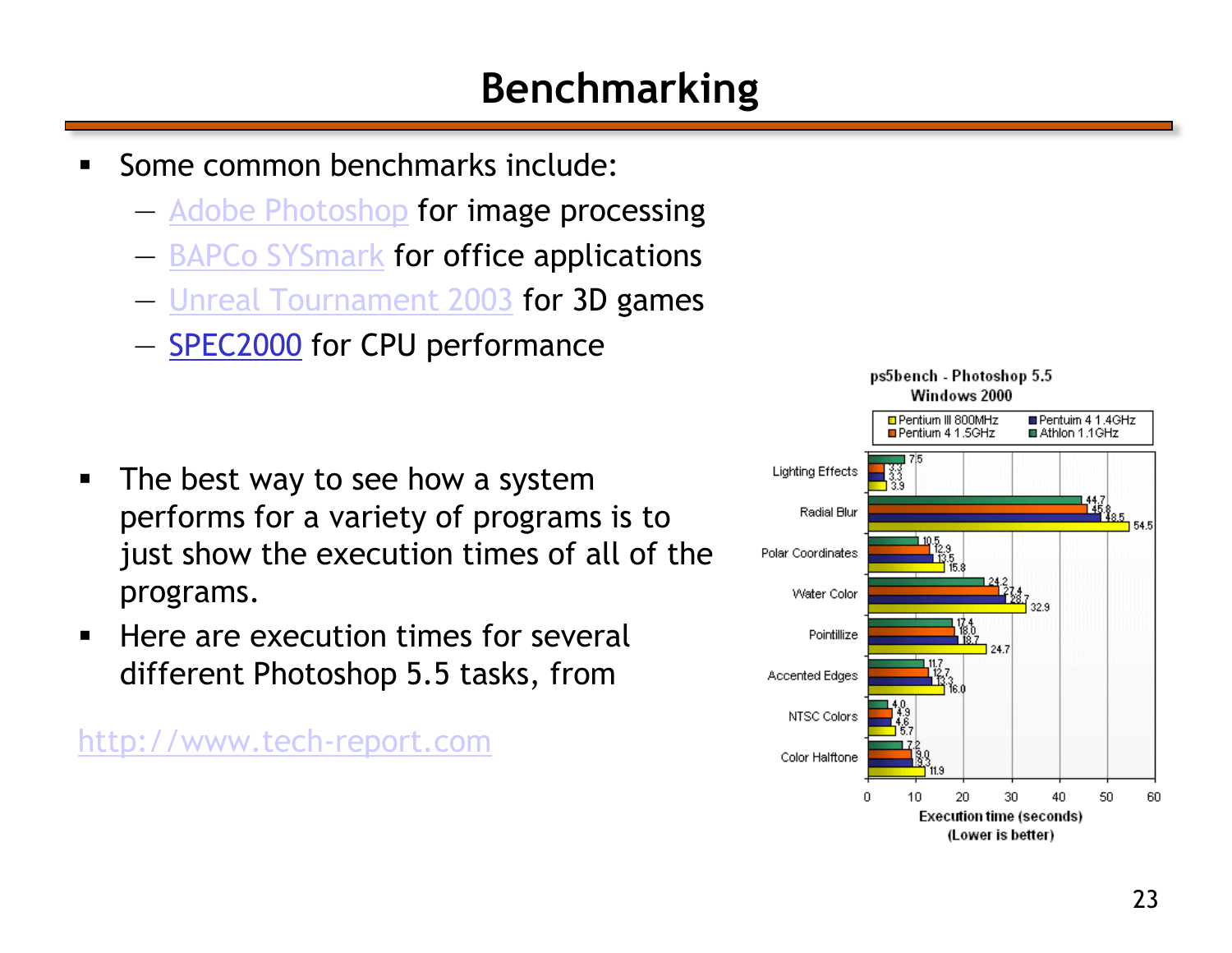## **Summarizing performance**

- Summarizing performance with a single number can be misleading—just like summarizing four years of school with a single GPA!
- **If you must have a single number, you** could sum the execution times.

This example graph displays the total execution time of the individual tests from the previous page.

A similar option is to find the average of all the execution times.

For example, the 800MHz Pentium III (in yellow) needed 227.3 seconds to run 21 programs, so its average execution time is 227.3/21 = 10.82 seconds.



 A weighted sum or average is also possible, and lets you emphasize some benchmarks more than others.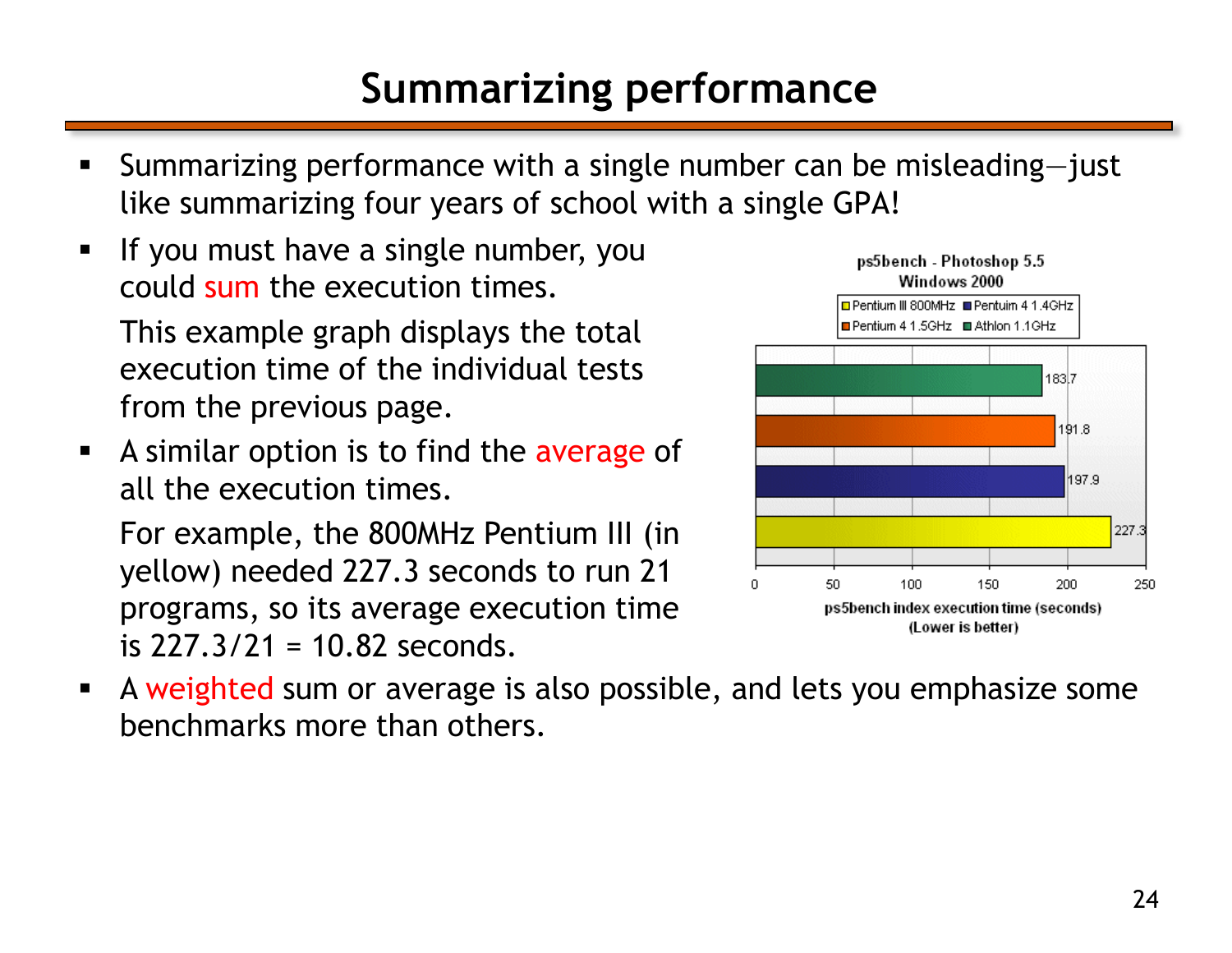## **The components of execution time**

- **Execution time can be divided into two parts.** 
	- User time is spent running the application program itself.
	- System time is when the application calls operating system code.
- **The distinction between user and system time is not always clear,** especially under different operating systems.
- $\blacksquare$  The Unix time command shows both.

```
salary.125 > time distill 05-examples.ps
 Distilling 05-examples.ps (449,119 bytes)
 10.8 seconds (0:11)
  449,119 bytes PS => 94,999 bytes PDF (21%)
 10.61u 0.98s 0:15.15 76.5%
User time
     System time
         CPU usage = (User + System) / Total
            "Wall clock" time (including other processes)
```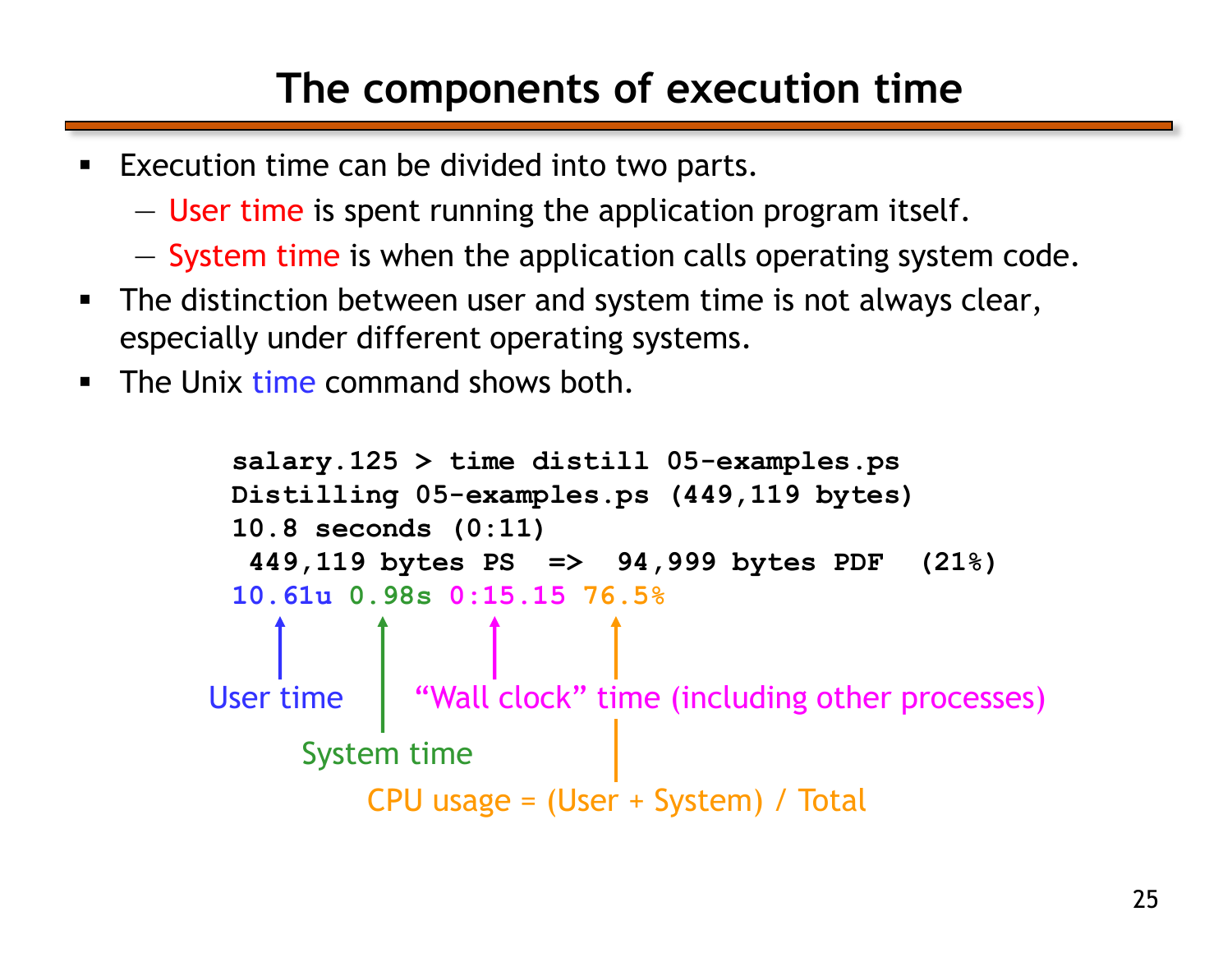#### **Three Components of CPU Performance**



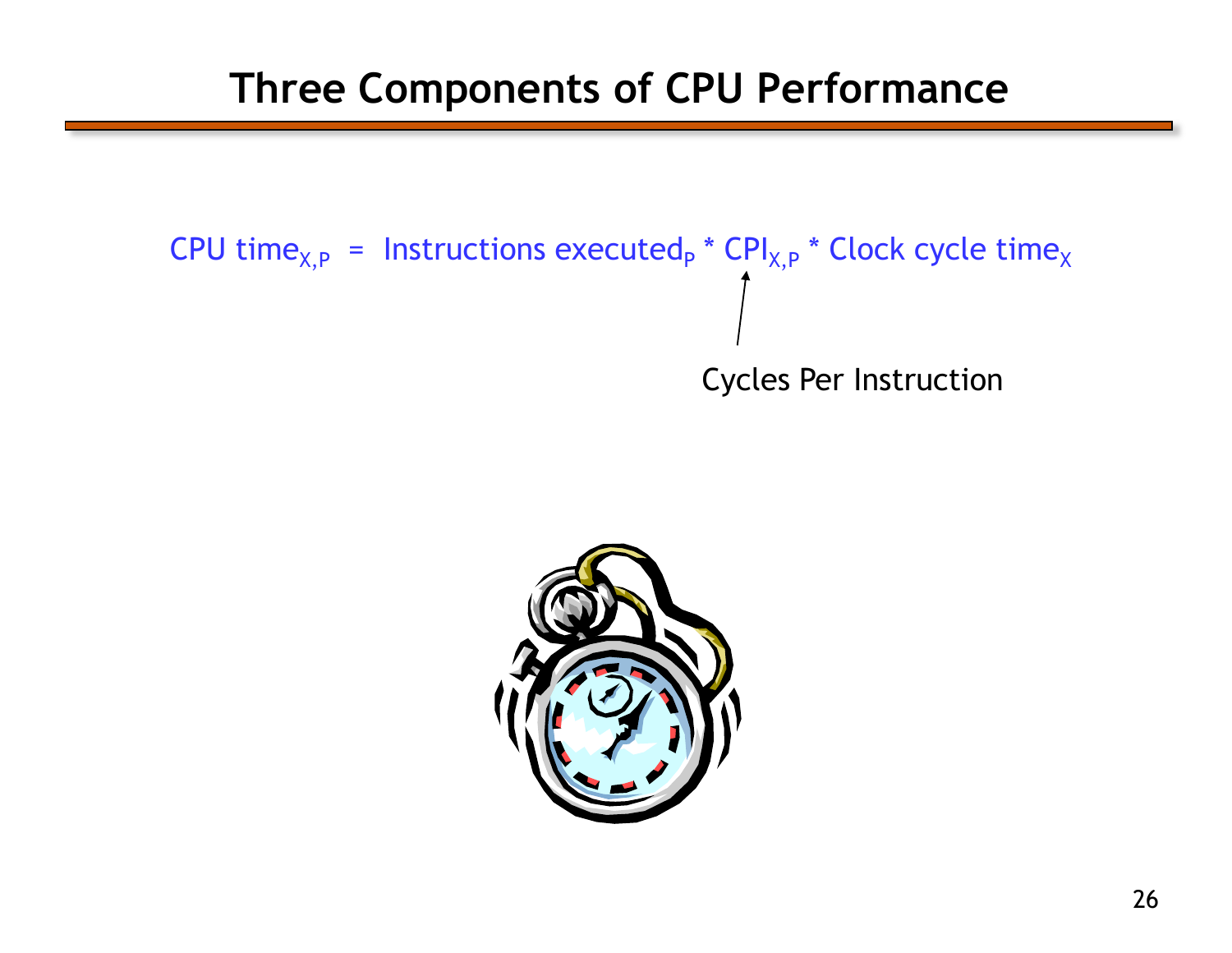#### **Instructions Executed**

- **Instructions executed:** 
	- We are not interested in the static instruction count, or how many lines of code are in a program.
	- Instead we care about the dynamic instruction count, or how many instructions are actually executed when the program runs.
- There are three lines of code below, but the number of instructions executed would be 2001.

li \$a0, 1000 Ostrich: sub \$a0, \$a0, 1 bne \$a0, \$0, Ostrich

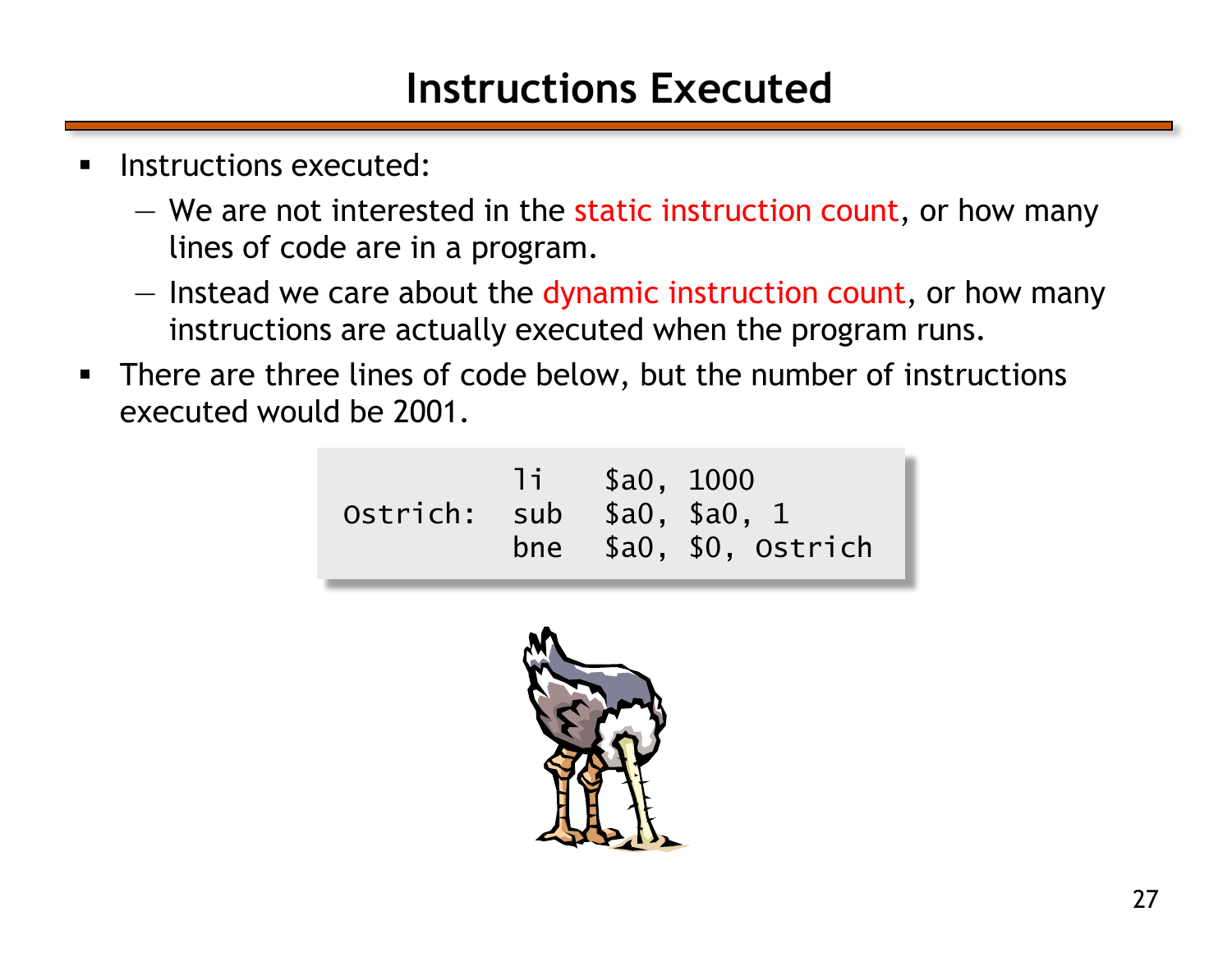- The average number of clock cycles per instruction, or CPI, is a function of the machine and program.
	- The CPI depends on the actual instructions appearing in the program a floating-point intensive application might have a higher CPI than an integer-based program.
	- It also depends on the CPU implementation. For example, a Pentium can execute the same instructions as an older 80486, but faster.
- In CS231, we assumed each instruction took one cycle, so we had CPI = 1.
	- The CPI can be >1 due to memory stalls and slow instructions.
	- The CPI can be *<*1 on machines that execute more than 1 instruction per cycle (superscalar).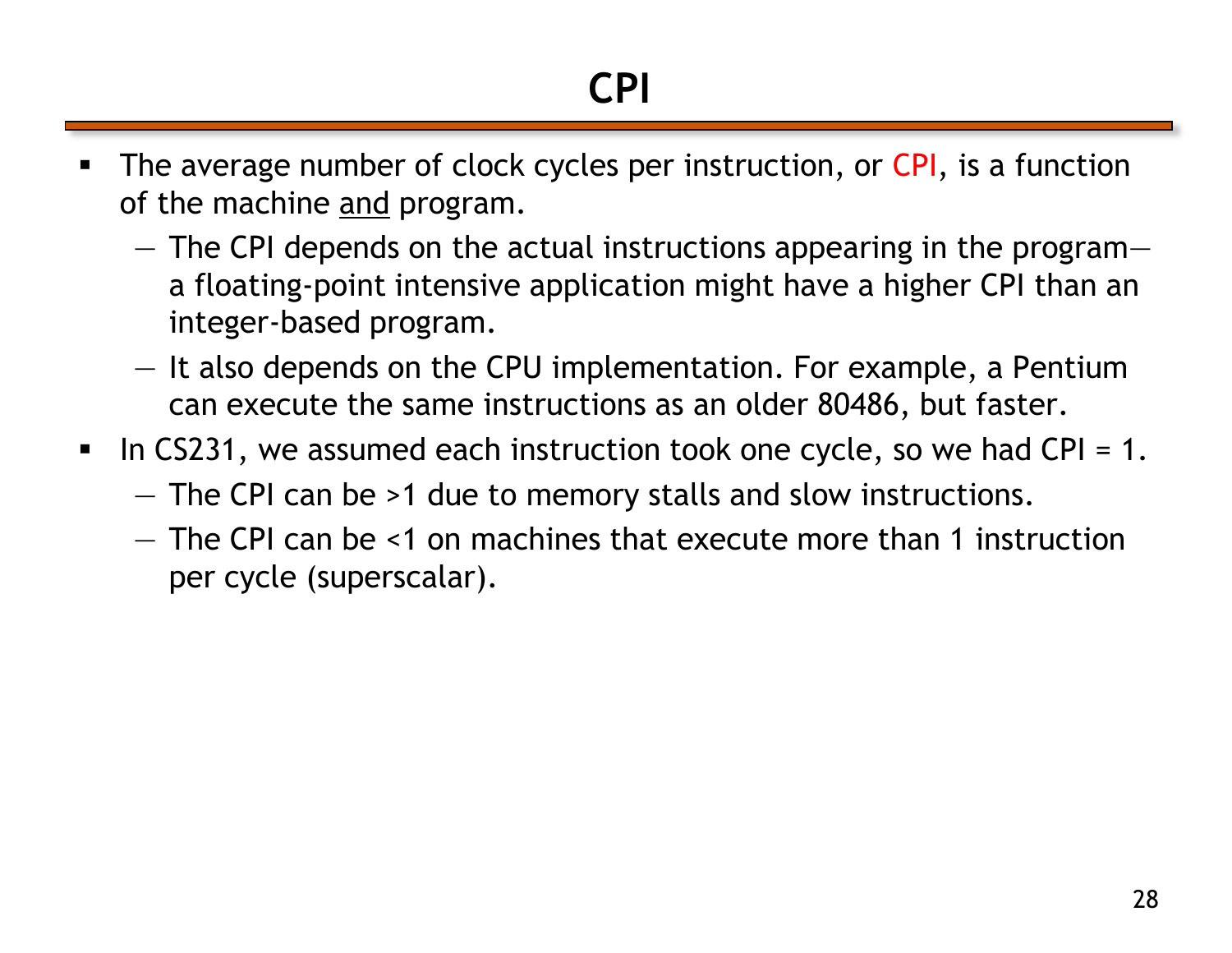#### **Clock cycle time**



- One "cycle" is the minimum time it takes the CPU to do any work.
	- The clock cycle time or clock period is just the length of a cycle.
	- The clock rate, or frequency, is the reciprocal of the cycle time.
- **Generally, a higher frequency is better.**
- Some examples illustrate some typical frequencies.
	- A 500MHz processor has a cycle time of 2ns.
	- A 2GHz (2000MHz) CPU has a cycle time of just 0.5ns (500ps).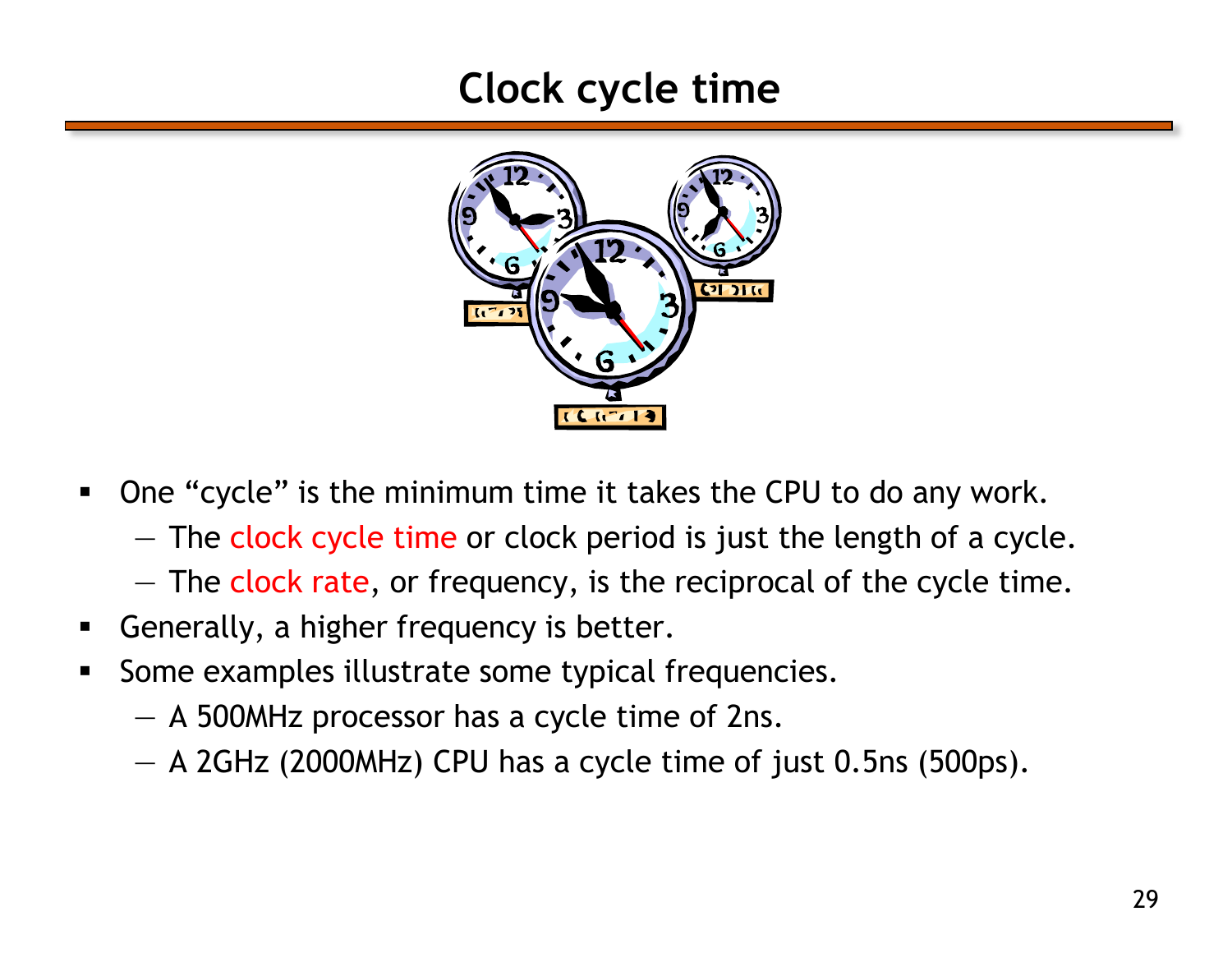#### **Execution time, again**

CPU time<sub>X,P</sub> = Instructions executed<sub>P</sub> \* CPI<sub>X,P</sub> \* Clock cycle time<sub>X</sub>

**The easiest way to remember this is match up the units:** 

| Seconds | <b>Instructions</b> | <b>Clock cycles</b> | <b>Seconds</b> |
|---------|---------------------|---------------------|----------------|
| Program | Program             | <b>Instructions</b> | Clock cycle    |

**• Make things faster by making any component smaller!!** 

|                                    | Program | Compiler | <b>ISA</b> | Organization | Technology |
|------------------------------------|---------|----------|------------|--------------|------------|
| Instruction                        |         |          |            |              |            |
| Executed                           |         |          |            |              |            |
| <b>CPI</b>                         |         |          |            |              |            |
|                                    |         |          |            |              |            |
| <b>Clock Cycle</b><br><b>T</b> Ime |         |          |            |              |            |

**Often easy to reduce one component by increasing another**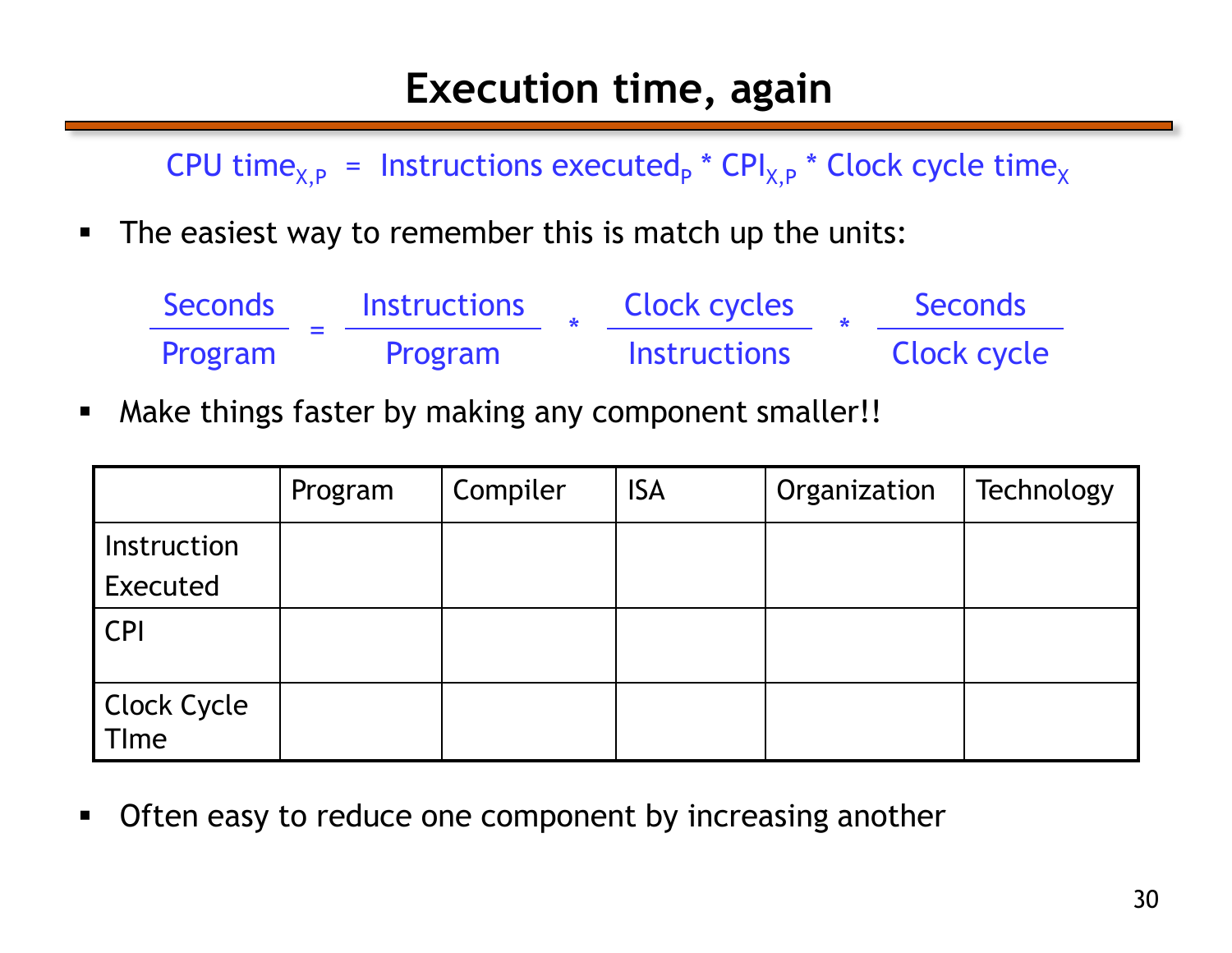## **Example 1: ISA-compatible processors**

- **EXECT:** Let's compare the performances two 8086-based processors.
	- An 800MHz AMD Duron, with a CPI of 1.2 for an MP3 compressor.
	- A 1GHz Pentium III with a CPI of 1.5 for the same program.
- Compatible processors implement identical instruction sets and will use the same executable files, with the same number of instructions.
- But they implement the ISA differently, which leads to different CPIs.

CPU time<sub>AMD,P</sub> = 
$$
I = \frac{1}{2}
$$
  
=
$$
= \frac{1}{2}
$$
  
CPU time<sub>P3,P</sub> = 
$$
I = \frac{1}{2}
$$
  
=
$$
I = \frac{1}{2}
$$
  
=
$$
I = \frac{1}{2}
$$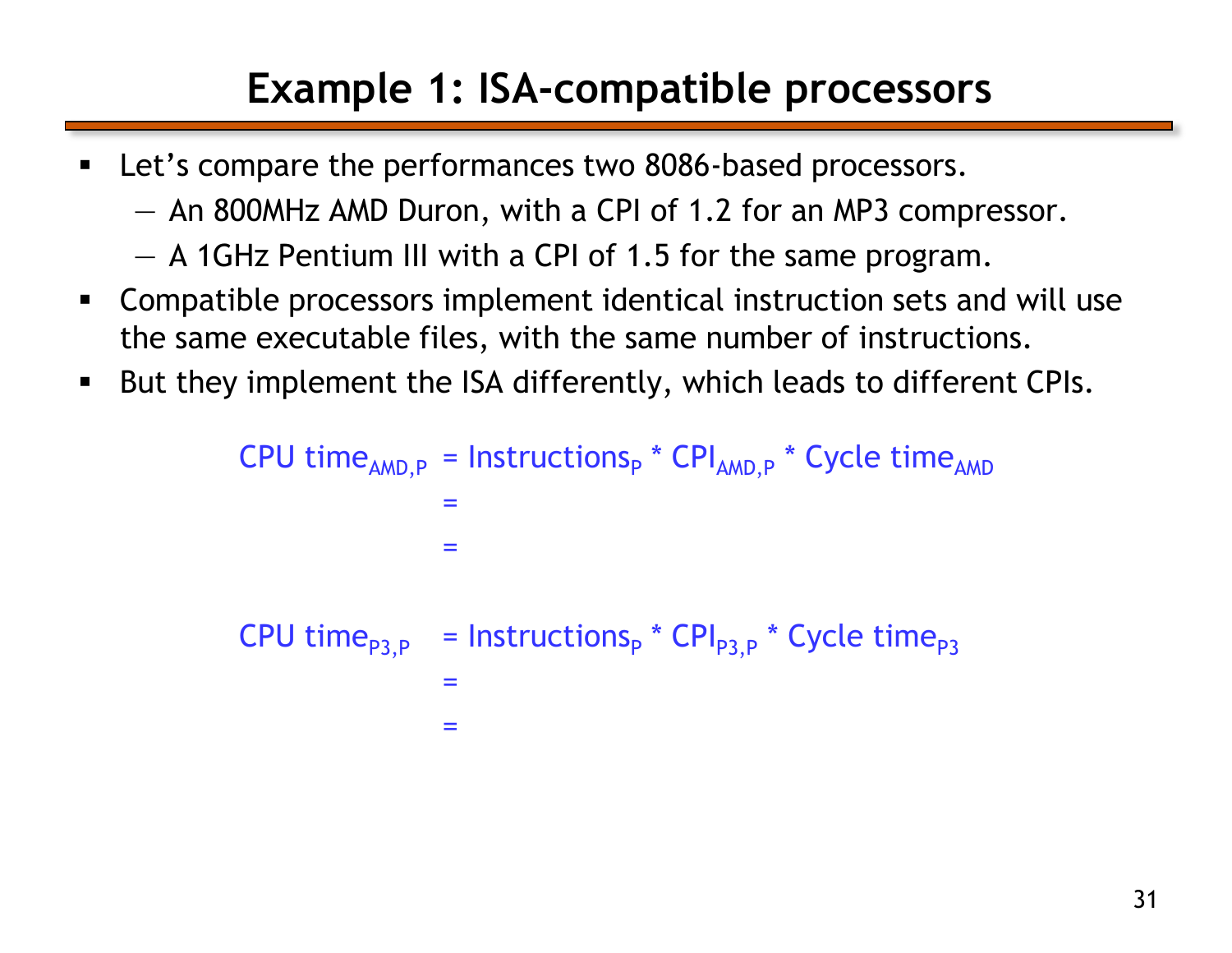## **Example 2: Comparing across ISAs**

- **Intel's Itanium (IA-64) ISA is designed facilitate executing multiple** instructions per cycle. If an Itanium processor achieves an average CPI of .3 (3 instructions per cycle), how much faster is it than a Pentium4 (which uses the x86 ISA) with an average CPI of 1?
	- a) Itanium is three times faster
	- b) Itanium is one third as fast
	- c) Not enough information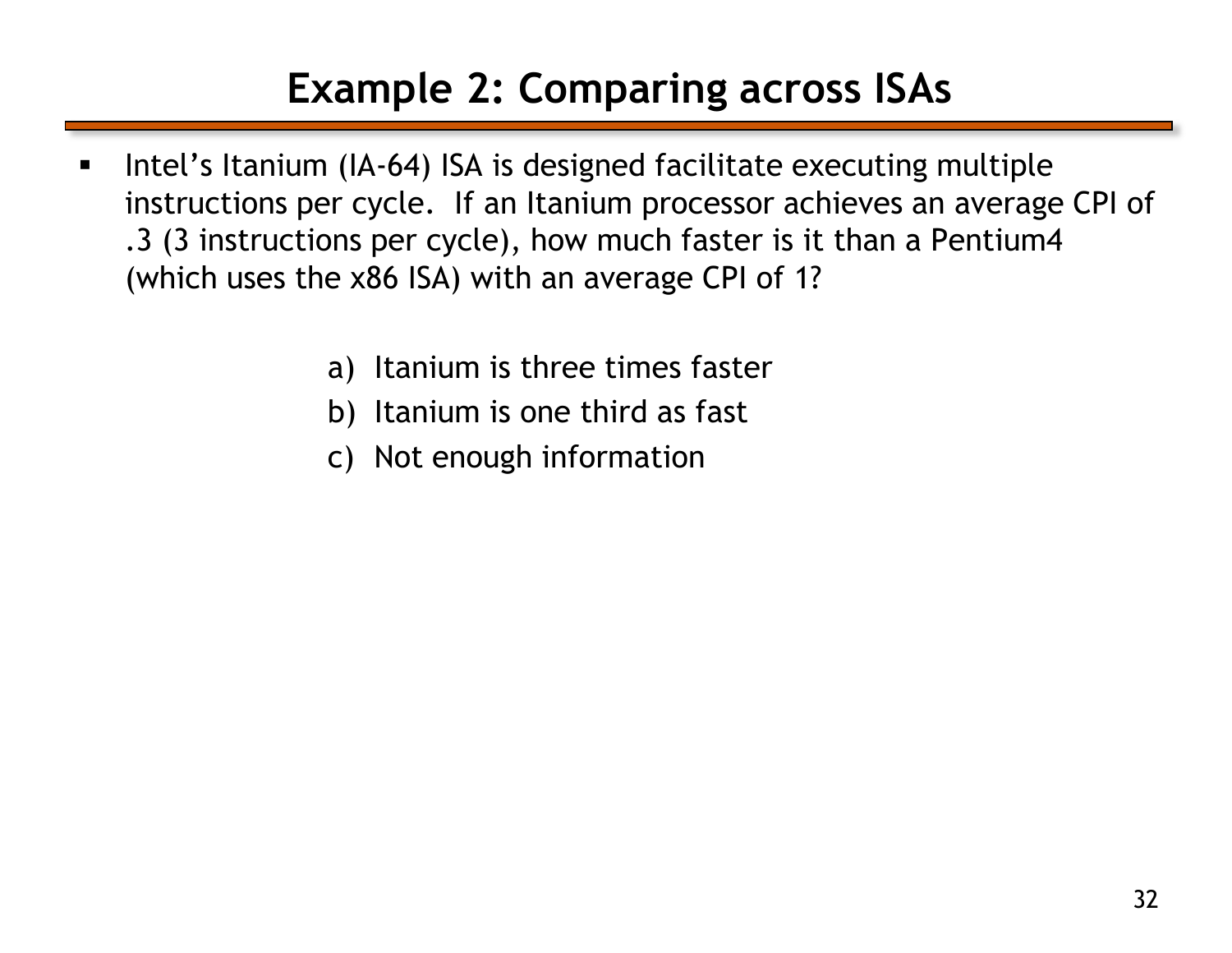- Many processor design techniques we'll see improve CPI
	- Often they only improve CPI for certain types of instructions

$$
CPI = \sum_{i=1}^{n} CPI_i \times F_i \quad \text{where } F_i = \underbrace{I_i}_{\text{Instruction Count}}
$$

 $\blacksquare$  Fi = Fraction of instructions of type i

**First Law of Performance:** 

## Make the common case fast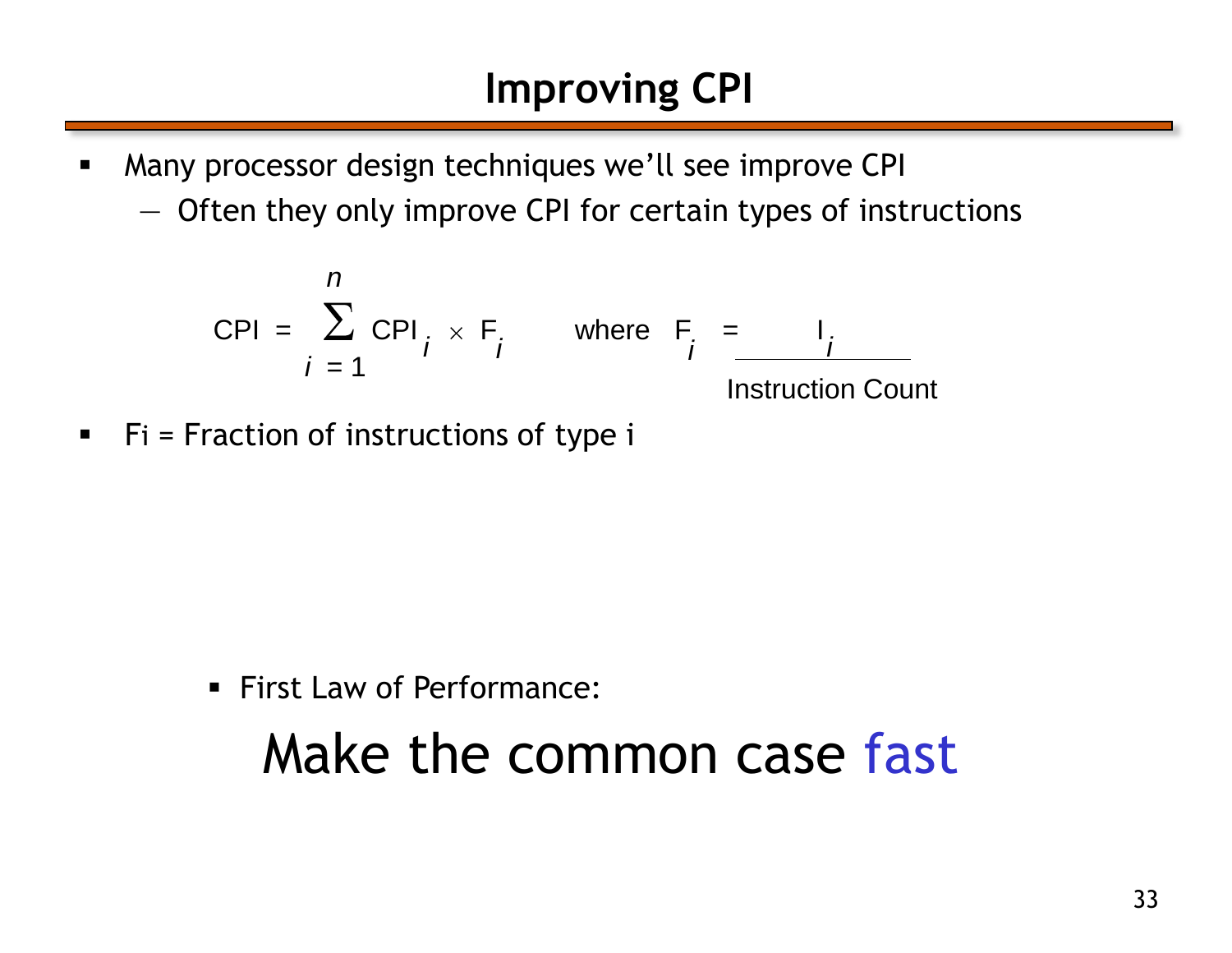#### **Example: CPI improvements**

**Base Machine:** 

| Op Type       | Freq (fi) | Cycles | <b>CPli</b> |
|---------------|-----------|--------|-------------|
| <b>ALU</b>    | 50%       | 3      |             |
| Load          | 20%       | 5      |             |
| <b>Store</b>  | 10%       | 3      |             |
| <b>Branch</b> | 20%       |        |             |

- **How much faster would the machine be if:** 
	- we added a cache to reduce average load time to 3 cycles?
	- we added a branch predictor to reduce branch time by 1 cycle?
	- we could do two ALU operations in parallel?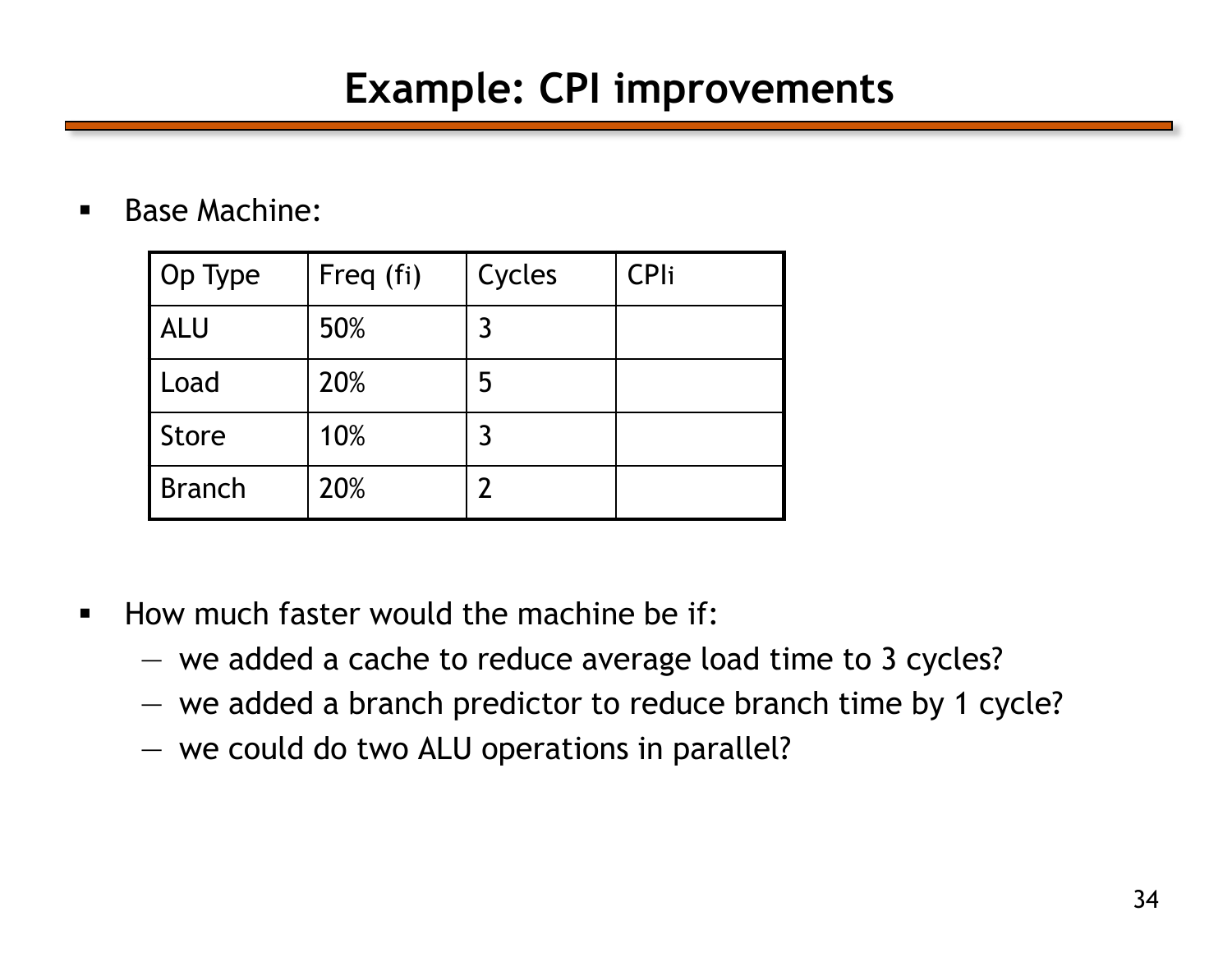### **Amdahl's Law**

Amdahl's Law states that optimizations are limited in their effectiveness.

| Execution<br>time after | $\sim$ | Time affected by improvement | Time unaffected |
|-------------------------|--------|------------------------------|-----------------|
| improvement             |        | Amount of improvement        | by improvement  |

 For example, doubling the speed of floating-point operations sounds like a great idea. But if only 10% of the program execution time T involves floating-point code, then the overall performance improves by just 5%.

Execution  
\ntime after  
\n
$$
= \frac{0.10 \, \text{T}}{2} + 0.90 \, \text{T} = 0.95 \, \text{T}
$$

- What is the maximum speedup from improving floating point?
	- Second Law of Performance:

# Make the fast case common